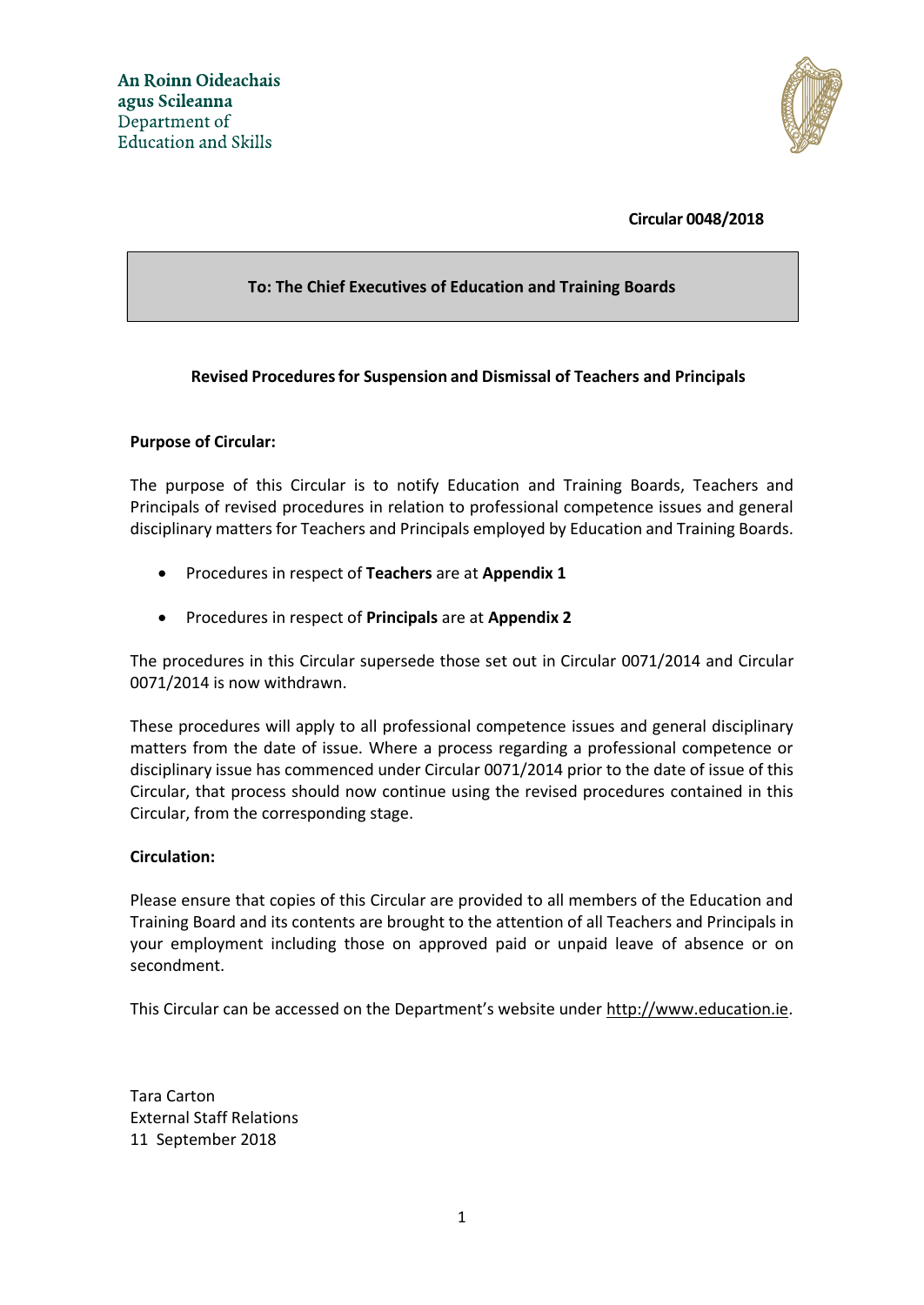## **APPENDIX 1 - TEACHERS**

## **Revised Proceduresfor Suspension and Dismissal of Teachers**

## **Education and Training Boards**

### **1. Background**

Under the terms of *Towards 2016* the parties undertook to review and revise existing procedures for the suspension and dismissal of teachers comprehended by Section 24(3) of the Education Act 1998. Since the parties noted that the provisions of Section 24 of the Education Act 1998 did not apply to teachers in schools operated by vocational education committees (VECs) further discussions ensued involving the DES, the IVEA, the TUI and the ASTI in order to adapt the provisions agreed in relation to other teachers to accommodate the specific management structures and processes operating in VEC schools. These discussions concluded in procedures for the suspension and dismissal of teachers in VEC schools being agreed between the parties.

Subsequently, following the commencement of the Education and Training Boards Act 2013 and the Education (Amendment) Act 2012, the parties met again to align the procedures with the provisions of these Acts.

The following procedures have now been issued in that context.

ETBs and Principals have a responsibility for the quality and effectiveness of education and the management of staff in a school as set out in the Education Act 1998.

While no procedures can be definitive about the range of circumstances which might give rise to the initiation of disciplinary procedures in general these are likely to be related to misconduct, a threat to the health and safety of students and/or sustained failure to perform adequately the professional duties and responsibilities expected of a teacher.

The following procedures provide for two separate and independent strands which should be utilised in appropriate circumstances;

- Procedure relating to professional competence issues
- Procedure relating to work, conduct and matters other than professional competence

The procedures apply to all teachers other than those teachers serving in a probationary capacity. In relation to teachers serving in a probationary capacity the existing probation arrangements will continue to apply.

The procedures are designed to deal solely with issues of employment and supersede all prior existing disciplinary procedures in existence save for those provided in law. Issues relating to registration are a matter for the Teaching Council.

It will be open to any of the parties to seek a review of these procedures**.**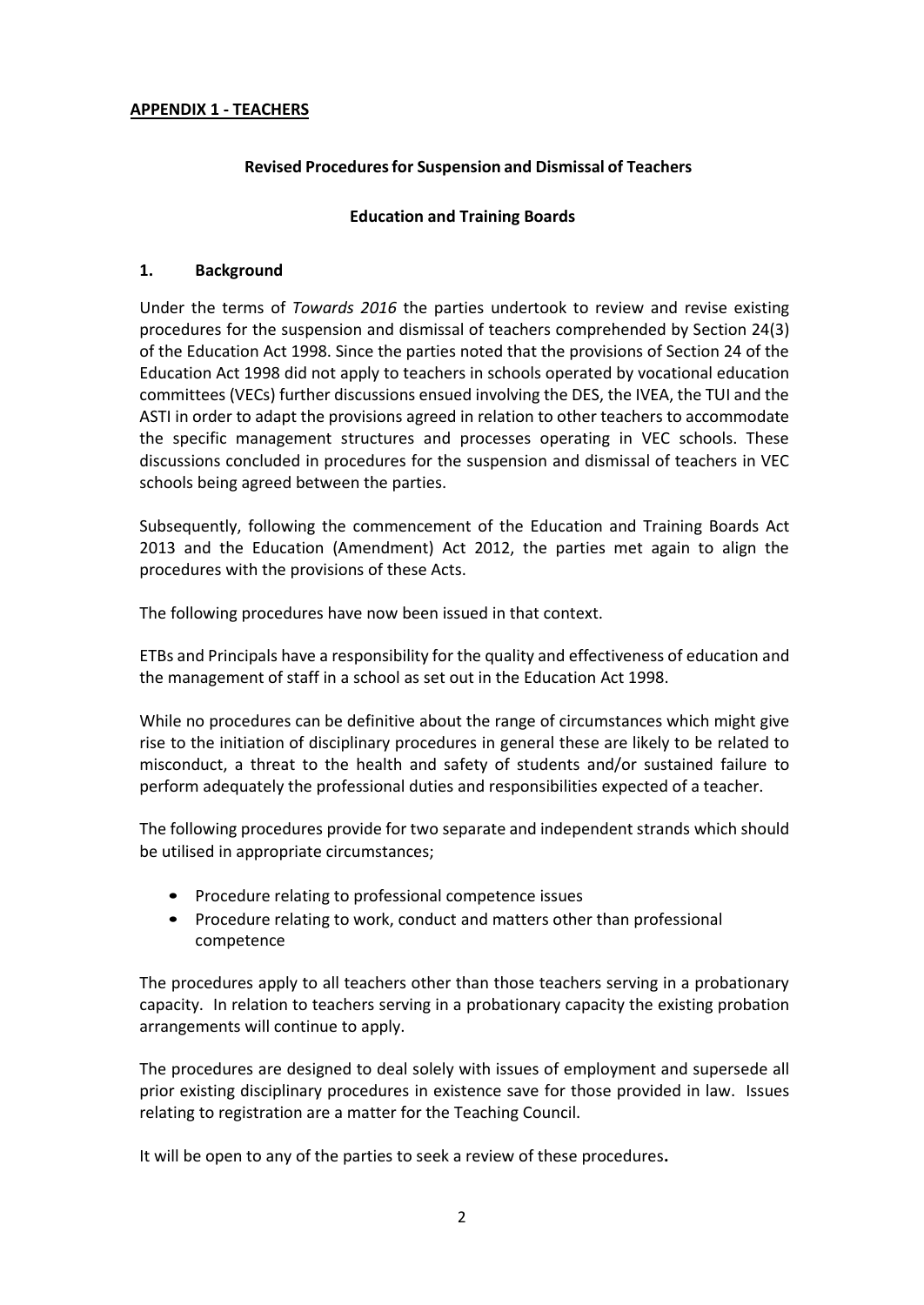# **2. General Principles underpinning these procedures**

Apart from considerations of equity and justice, the maintenance of a good industrial relations atmosphere at workplace level requires that acceptable procedures be in place and be observed. Disciplinary procedures are necessary to ensure both that discipline is maintained in the workplace and that disciplinary measures can be applied in a fair and consistent manner.

Such procedures serve a dual purpose in that they provide a framework which enables management to maintain satisfactory standards and employees to have access to procedures whereby alleged failures to comply with these standards may be fairly and sensitively addressed.

The essential elements of any procedures for dealing with disciplinary issues are that they be rational and fair, that the basis for disciplinary action is clear, that the range of penalties that can be imposed is well-defined and that an internal appeal mechanism is available.

Every teacher is personally accountable for his/her own behaviour and work performance. Early intervention at the appropriate level to address perceived inappropriate behaviour is desirable for all parties so as to minimise the risk of having to escalate sanctions as provided for in these procedures.

Every effort will be made by the Principal to address alleged or perceived shortcomings in work and conduct through informal means without invoking the formal disciplinary procedure.

Where circumstances warrant, a teacher may be placed on administrative leave with full pay pending an investigation, or pending the outcome of an investigation, a disciplinary hearing/meeting or the outcome of a disciplinary hearing/meeting.

The procedures are intended to comply with the general principles of natural justice and provide:

- that there will be a presumption of innocence. No decision regarding disciplinary action can be made until a formal disciplinary meeting has been convened and the employee has been afforded the opportunity to respond to the allegations raised.
- that the employee will be advised in writing in advance of a disciplinary meeting of the precise nature of the matters concerned and will be given copies of all relevant documentation. In the case of a complaint, this detail will include the source and text of the complaint as received. A complaint should be in writing.
- that details of the allegations, complaints or issues of professional competence be put to the teacher concerned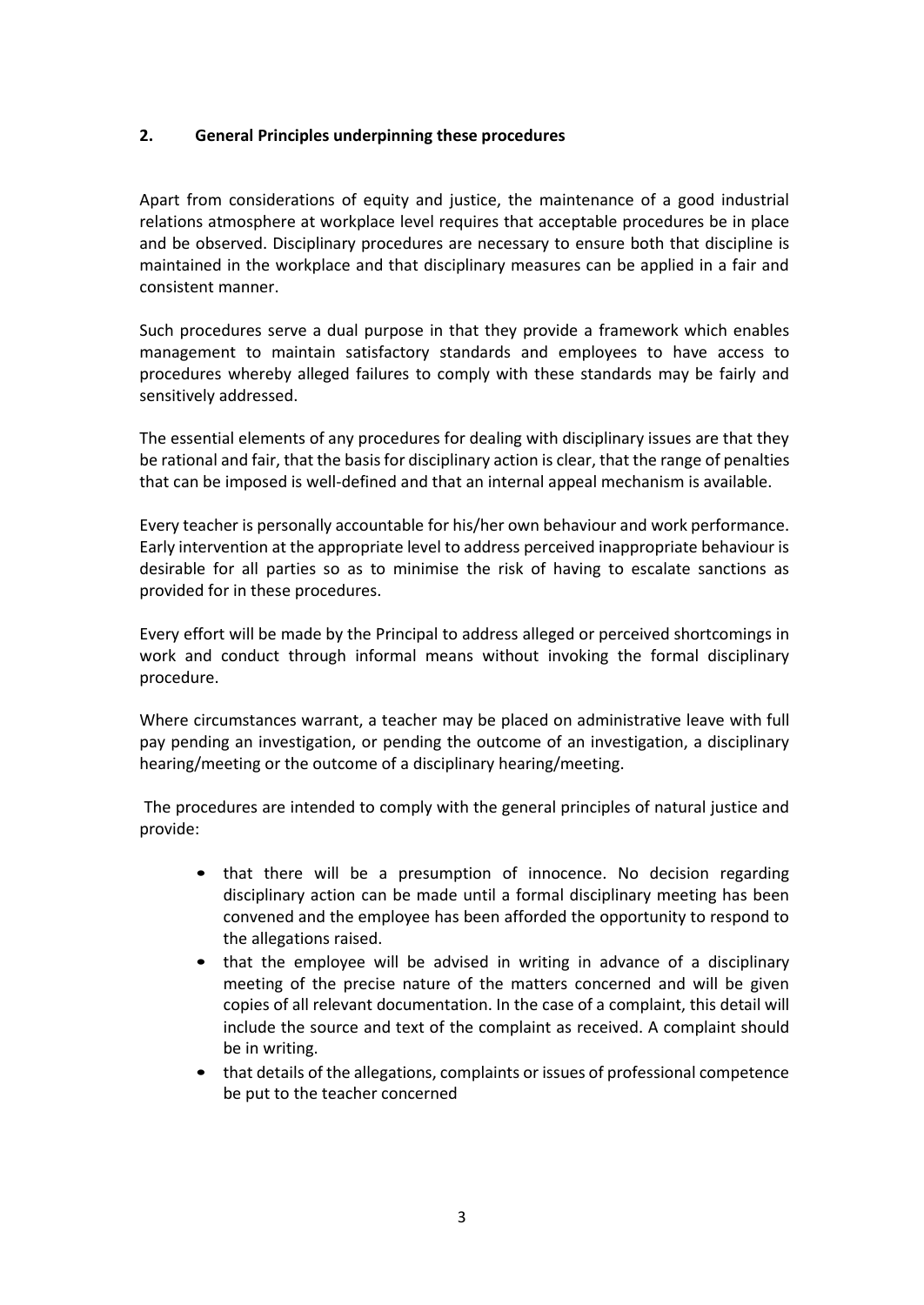- that the right of a teacher concerned to have access to and to view his/her personnel file (to include all records in relation to the teacher in hardcopy or electronic format, held by the school/ETB) will be fully respected
- that the teacher concerned is given the opportunity to avail of representation, normally by a work colleague or trade union representative/s
- that the teacher concerned be given the opportunity to respond fully to any such allegations, complaints or issues of professional competence
- that the teacher concerned has the right to examine and challenge all evidence available and to call witnesses or persons providing such evidence for questioning.
- that the teacher concerned has the right to a fair and impartial examination of the issues being investigated, taking into account the allegations or complaints themselves, the response of the teacher concerned to them, any representations made by or on behalf of the teacher concerned and any other relevant or appropriate evidence, factors or circumstances
- that the ETB, as employer, has a duty to act reasonably and fairly in all interactions with staff and to deal with issues relating to conduct or professional competence in a confidential manner which protects the dignity of the teacher
- that all matters relating to the disciplinary procedure are strictly confidential to the parties and their representatives
- that it will be considered a disciplinary offence for any person to intimidate or exert inappropriate pressure on any person who may be required to attend as a witness.
- that where a decision is taken to impose a disciplinary sanction, the sanction imposed will be in proportion to the nature of the conduct/behaviour/performance that has resulted in the sanction being imposed
- that these procedures are without prejudice to the right of a teacher to have recourse to the law to protect his/her employment.

Reasonable and appropriate support, training and assistance will be provided. In this context, a major focus of the work of the Support Services at Primary and Post Primary level will be the provision of appropriate advice and assistance to schools and teachers in the formulation of improvement plans and, where relevant, in their implementation. Arrangements will also be put in place to provide for the timely accessing of those services as required.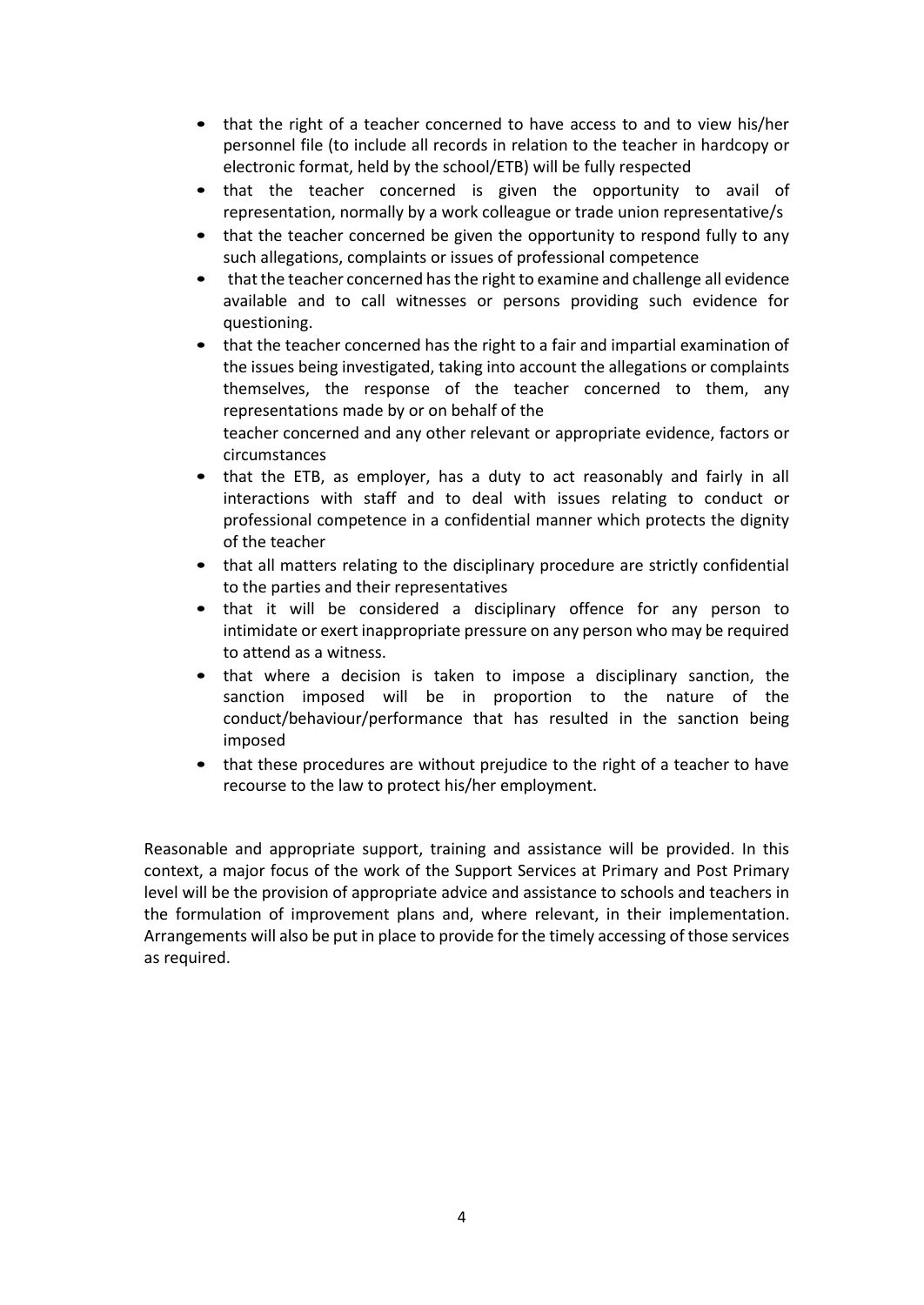### **Procedure relating to teachers experiencing professional competence issues**

## **Preamble**

As is the norm with any profession it is a matter for the individual teacher, in the first instance, to maintain appropriate standards of teaching and to personally address competence issues if and when they arise. Furthermore it is a teacher's responsibility and obligation to ensure that he or she avails fully of all opportunities of assistance towards remediation of professional competence issues.

In this context it is fully accepted that a significant majority of teachers discharge their duties in a competent and efficient way and provide a service in line with the best traditions of teaching. Accordingly any process geared to address matters of professional competence is aimed at a minority of individuals within a profession. It is also the case that any such process must recognise the reality that professional competence issues are often of a transient nature and may have their origin in issues of a personal or professional nature which are of relatively short time duration.

There may also be instances where concerns are raised regarding a teacher's professional competence through parental complaints. In such cases the concerns will be addressed by the Principal in the first instance in accordance with agreed parental complaint procedures. The Principal will consider the nature of the complaint before determining whether the issue falls to be considered under the procedures relating to professional competence. If the procedures relating to professional competence are subsequently invoked the parent who made the complaint will be so advised and informed of the final outcome of the process.

It follows that the approach to dealing with matters of professional competence should involve a number of stages moving from informal stages to formal stages which may at the end of the process have recourse to disciplinary action (up to and including dismissal). This must of course have regard to the right and duty of the ETB to act immediately in matters of serious misconduct or where it considers that a threat exists to the health, safety and welfare of students and/or staff.

# *Stage 1*

# *Informal Stage*

1.1 As outlined in sections 22 and 23 of the Education Act 1998 (as amended by the Education Act 2012), the Principal, as part of his/her day-to-day responsibility for the management of the school, has responsibility for the guidance and direction of teachers, the provision of leadership to teachers and students and the creation, together with the board of management, of an environment which is supportive of learning among the students and which promotes the professional development of teachers. The Education Act provides also that the Principal shall have all and such powers as are necessary or expedient in that regard. The Principal is, therefore, in the best position to identify when professional competence issues arise in a teacher's work.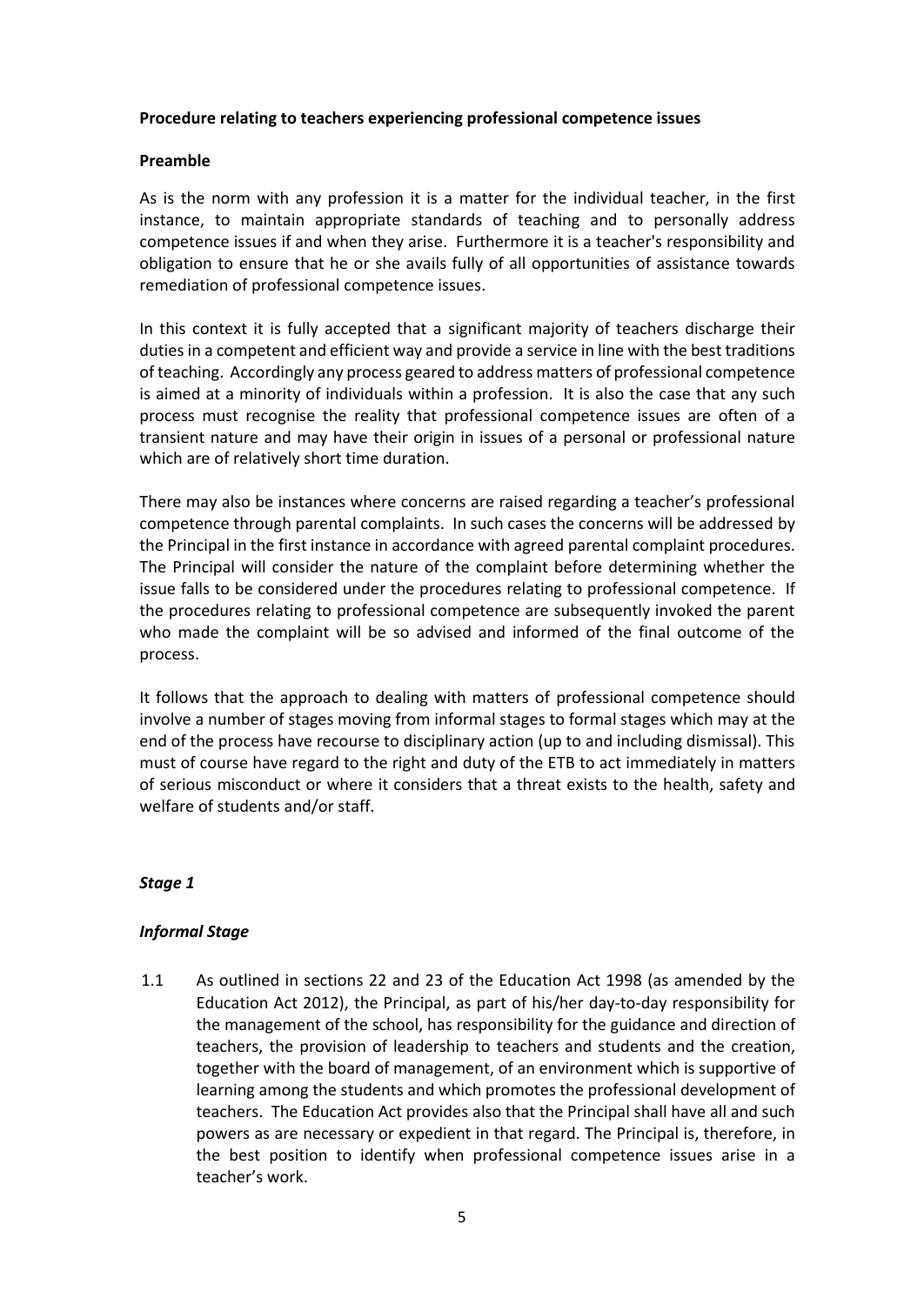- 1.2 Where the Principal has concerns that there may be issues of professional competence in a teacher's work s/he will advise the teacher, orally, of the specific nature and extent of these concerns and furnish the teacher with any relevant documentation relating to the issue.
- 1.3 At this stage the teacher should be given a copy of these procedures and be advised to familiarise himself/herself with the various stages of the procedures that may be invoked and the range of sanctions available to the Chief Executive of the ETB (hereinafter referred to as the CE) in the event of sustained underperformance.
- 1.4 The Principal will seek to explore with the teacher the underlying cause(s) and where possible agree the steps that need to be taken to address the matter. In this context the Principal will advise the teacher of available internal and/or external supports and endeavour to assist the teacher in accessing those supports. These may include the Employee Assistance Service, the Professional Development Services for Teachers (PDST) and /or other external agencies that are relevant and/or appropriate in the circumstances having regard to the nature of the particular issues.
- 1.5 It is intended that through dialogue between the Principal and the teacher the issues are resolved to the satisfaction of the Principal and that both agree that no further action is necessary.
- 1.6 It is intended that professional competence issues of a transient nature should be resolved through informal mechanisms, normally within a three month period excluding holiday periods.
- 1.7 Where a teacher has failed to engage positively with the process and the Principal continues to have concerns that there are professional competence issues of a sustained nature, the Principal will notify the teacher of his/her intent to refer the matter to the relevant Director/ETB staff member delegated by the CE, with a view to the initiation of the formal process.

# *Initiation of the formal process*

- 2.1 The Principal will advise the relevant Director/ETB staff member delegated by the CE of his/her concerns and provide a written report to him/her. The teacher will be given a copy of the report simultaneously, and will be afforded an opportunity to provide a written response as part of the process of consideration of the matter.
- 2.2 At this stage it is open to the teacher to invoke Stage 3 of this procedure within 10 school days of receipt of the report. Where the teacher adopts this course of action it is on the strict understanding that he/she cannot then seek to revert to any earlier stage of the process and that the Principal and relevant Director/ETB staff member delegated by the CE will proceed to the next stage as appropriate.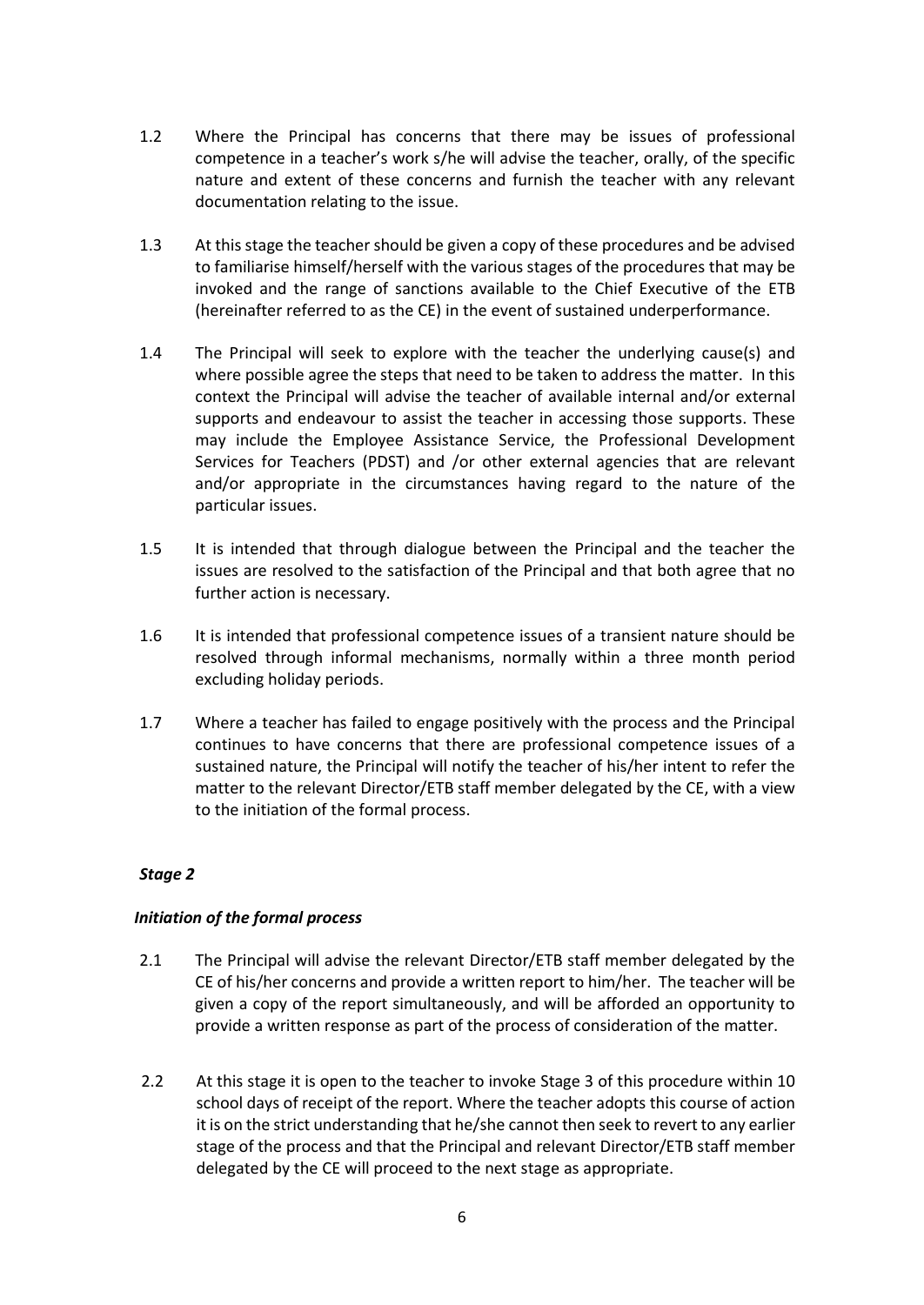- 2.3 Alternatively where the teacher does not take up this option the relevant Director/ETB staff member delegated by the CE will consider the report of the Principal and any written response provided by the teacher. At this stage the teacher will be provided with an opportunity to address the relevant Director/ETB staff member delegated by the CE on the matter if he/she so wishes. The relevant Director/ETB staff member delegated by the CE will then make a decision on how to proceed. This decision may involve the relevant Director/ETB staff member delegated by the CE finding that:
	- There are insufficient grounds to conclude that there is an issue of professional competence,
	- There are sufficient grounds as to warrant the initiation of the formal process.
- 2.4 Where the relevant Director/ETB staff member delegated by the CE is of the view that there are sufficient grounds, he/she will charge the Principal with defining the required improvement plan for the teacher in question.
- 2.5 The Principal will meet with the teacher concerned to discuss the improvement plan.
- 2.6 The plan will specify the perceived deficiencies in the teacher's performance and the required improvement expected of that teacher. It will also set out the range of supports and training available to the teacher and suggestions asto which should be availed of by the teacher in the context of improving his or her performance. The improvement plan will also set out a timeframe within which the required improvement should be put into effect. Appropriate supports will be made available to the Principal in drawing up the improvement plan.
- 2.7 While bringing about the improvement in his or her performance is the primary responsibility of the individual teacher, the Principal/relevant Director/ETB staff member delegated by the CE, will support and facilitate that teacher in bringing about the required improvement.
- 2.8 Normally, it would be expected that the required remediation of professional competence issues would take place within the timeframe set down in the improvement plan which should be no less than a three month period excluding holiday periods. This period may be extended by the Principal, subject to the agreement of the relevant Director/ETB staff member delegated by the CE, to allow the teacher further time to fully implement the improvement plan.
- 2.9 Following the conclusion of the time period provided for improvement, the Principal will furnish a written report to the relevant Director/ETB staff member delegated by the CE and the teacher setting out his/her views on the outcome.
- 2.10 Where the Principal reports that the required improvement has been brought about the relevant Director/ETB staff member delegated by the CE will inform the teacher in writing confirming his/her intention to conclude the formal process.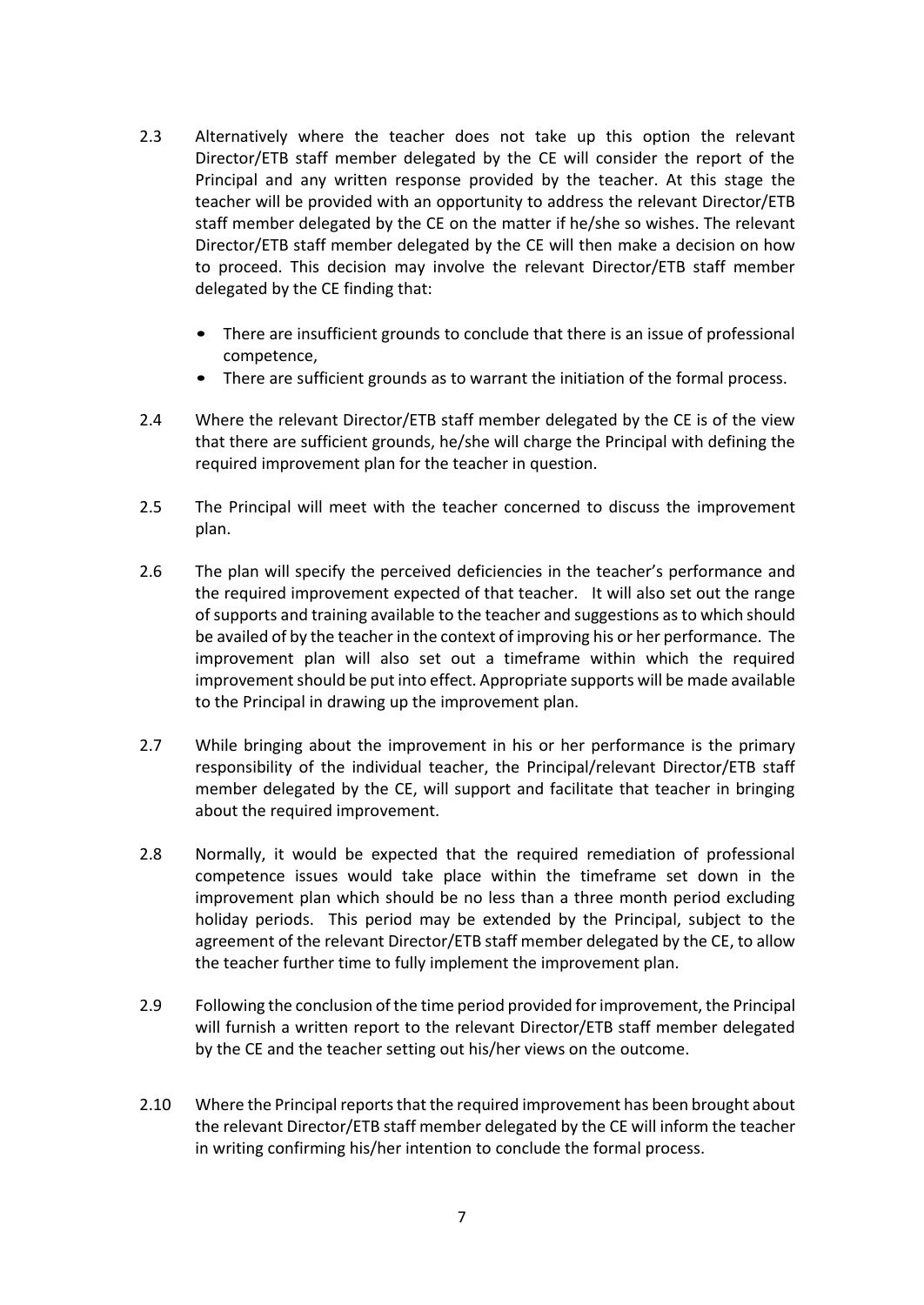- 2.11 Where the Principal reports to the relevant Director/ETB staff member delegated by the CE that the required improvement in teaching performance has not been brought about following the conclusion of the period allowed for this process, the relevant Director/ETB staff member delegated by the CE will consider the matter, as provided for below.
- 2.12 The teacher will be given an opportunity to provide an oral and written response to the Principal's report as part of the process of consideration of the matter.
- 2.13 Following consideration of the teacher's response the relevant Director/ETB staff member delegated by the CE may decide that:
	- Sufficient progress has been made by the teacher and that the procedure is being brought to a conclusion;
	- The improvement plan should be modified;
	- The required improvement has not being brought about by the teacher.

# **Stage 3 External Review**

- 3.1 Where the relevant Director/ETB staff member delegated by the CE decides that the required improvement has not been brought about, the relevant Director/ETB staff member delegated by the CE will request the Chief Inspector to arrange for a review of the work of the individual teacher. The teacher will be so informed by the relevant Director/ETB staff member delegated by the CE in such instances. The request for the review should include details of the nature of the concerns of the relevant Director/ETB staff member delegated by the CE the supports offered to the teacher, the extent to which these supports were availed of by the teacher and the outcomes.
- 3.2 Before approving the review the Chief Inspector\* will satisfy himself/herself that the appropriate support has been offered to the teacher and that, despite this, the teacher's work isstill considered to be unsatisfactory. The Chief Inspector may seek further information from the relevant Director/ETB staff member delegated by the CE as s/he deems necessary. Where a teacher has availed of the option at Stage 2 to invoke Stage 3 of the process the Chief Inspector will satisfy himself/herself of this fact before initiating the review.
- 3.3 All documentation provided to the Chief Inspector will be furnished to the teacher.
- 3.4 The function of carrying out an external review, which is vested in the Chief Inspector in consequence of these procedures, is separate from and without prejudice to the statutory function of the Chief Inspector as set out in Section 13 of the Education Act 1998.
- 3.5 Where the Chief Inspector agrees to the request he/she may assign such and so many personnel to conduct the review as appears to him/her to be necessary.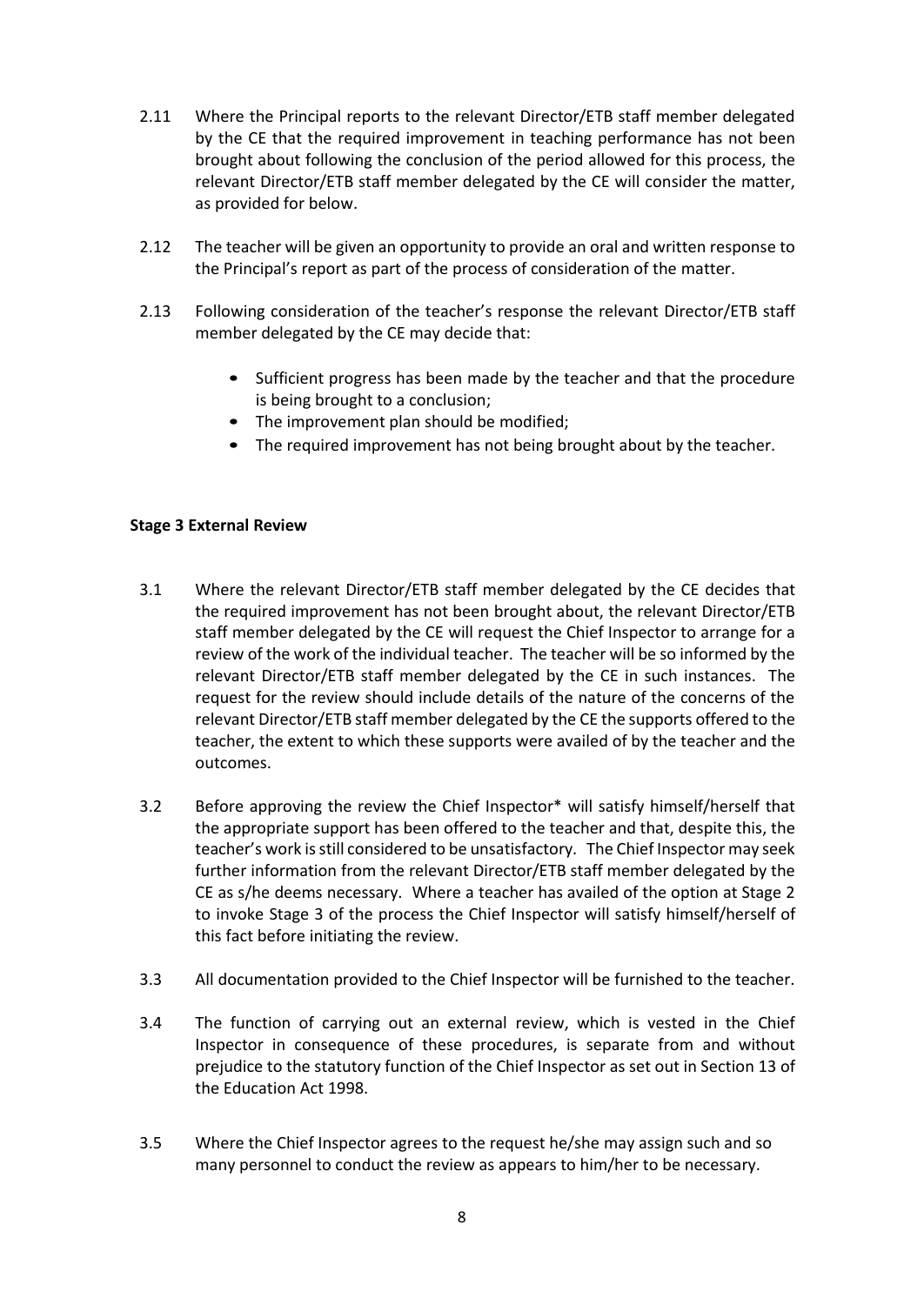In assigning a person or persons to the conduct of this task the Chief Inspector will have regard to the requirement that any individual/s so assigned have a competence which is relevant to the review.

- 3.6 The review may involve a series of visits to the teaching and learning situation and will normally be carried out by a member/members of the Inspectorate. The person/persons assigned by the Chief Inspector will have whatever access to the teaching and learning situation as is necessary by them in order to provide a professional view on the competence of the teacher. There may be instances, having regard to the nature of a particular case, where the member/members of the Inspectorate may be accompanied by a person with particular expertise relevant to the issues of concern raised by the relevant Director/ETB staff member delegated by the CE. In all instances the review process will be led by a member of the Inspectorate.
- 3.7 The teacher, who is the subject of the external review, shall co-operate in full with the review process and any failure to so co-operate will in itself be a disciplinary matter. Any such lack of co-operation may also be taken into account by the person/persons assigned by the Chief Inspector in formulating their conclusions.
- 3.8 The person/persons assigned by the Chief Inspector will present a report to the Chief Inspector who, in turn, will make this report available to the relevant Director/ETB staff member delegated by the CE and the teacher. The report will set out the conclusions reached in relation to the concerns raised.
- 3.9 The relevant Director/ETB staff member delegated by the CE will provide the teacher with an opportunity to make a written response to the Chief Inspector's report within 15 school days of receipt of the report by the teacher.
- 3.10 The relevant Director/ETB staff member delegated by the CE will consider the report of the Chief Inspector and the written response from the teacher, within 10 school days of receipt of the written response from the teacher. The relevant Director/ETB staff member delegated by the CE may decide:
	- That no further action is warranted
	- To proceed to a disciplinary process within the remit of the CE

Where it is decided that no action is warranted, the teacher will be so informed in writing within 5 school days.

\**The reference to the Chief Inspector includes members of the Inspectorate to whom this function is delegated by the Chief Inspector*.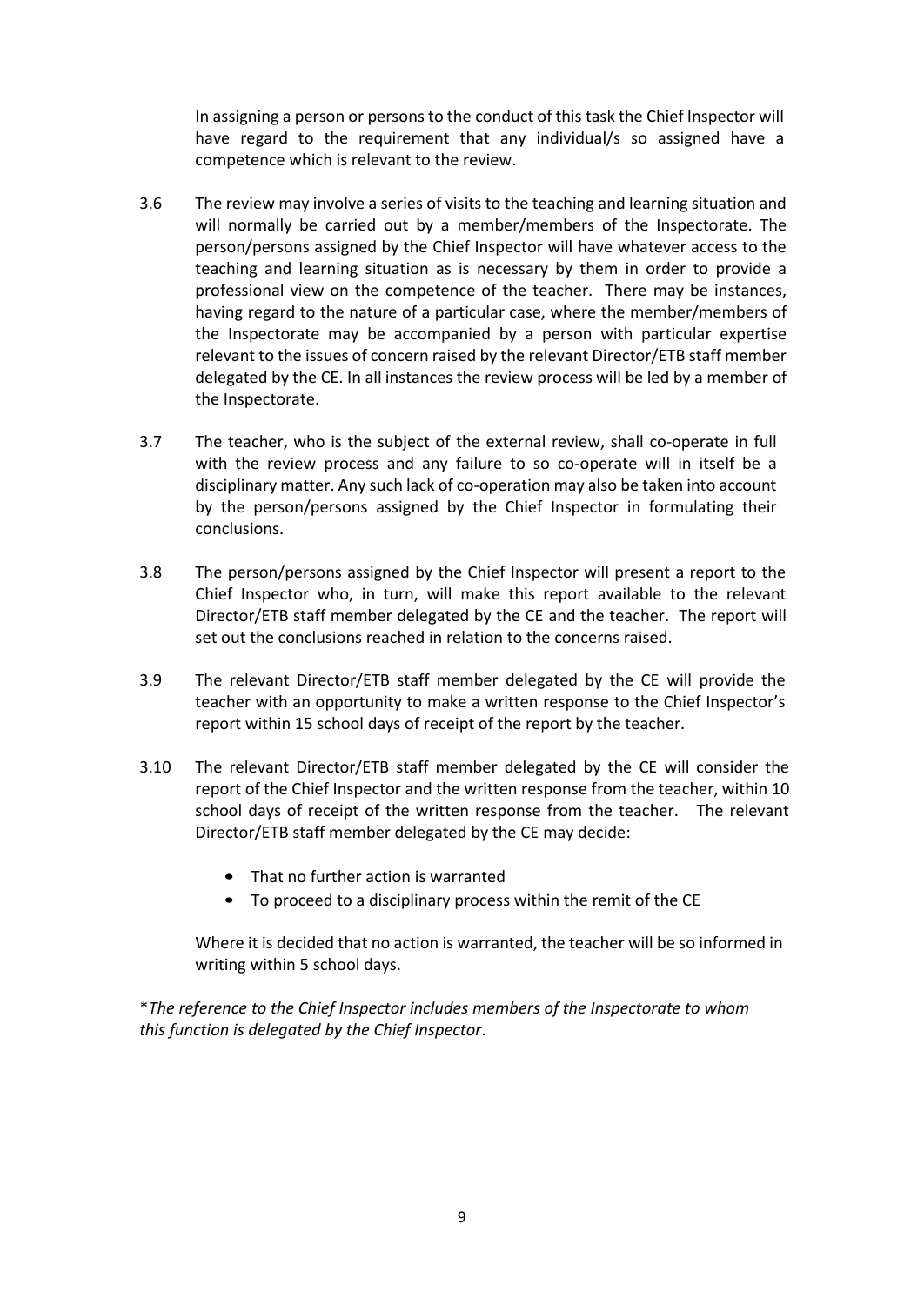## *Hearing*

4.1 In accordance with the provisions of the Education and Training Boards Act, 2013, employment matters including the suspension and dismissal of staff are executive functions. Consequently the following procedures will apply:

The teacher will be provided with an opportunity to attend at a meeting with the CE, accompanied by a representative/s, normally his/her trade union representative/s or a colleague/s, subject to an overall maximum of two.

The teacher will be given at least 7 school days' notice of the meeting. The notice should state the purpose of the hearing and the fact that disciplinary action may be considered.

At the meeting the teacher will be given an opportunity to make his/her case in full and to challenge any evidence that is being relied upon for a decision.

Following the hearing the CE shall make his/her judgement on the matter. In formulating his/her judgement the CE will take account of the conclusions set out in the report of the Chief Inspector, any other evidence and the teacher's representation (if any) thereon.

The CE shall notify the teacher of his/her decision and any intended disciplinary action if that be the outcome of his/her deliberations. If it is decided to take disciplinary action, the CE may avail of any of the following range of sanctions:

- Final written censure
- Deferral of an increment
- Withdrawal of an increment or increments
- Suspension (for a limited period and/or specific purpose) with pay
- Suspension (for a limited period and/or specific purpose) without pay
- Dismissal

Where disciplinary action short of dismissal is proposed, the case will be reviewed by the CE within a specified time period to consider whether further disciplinary action, if any, is required.

The CE will act reasonably in all cases when deciding on the appropriate disciplinary action. The nature of the disciplinary action should be proportionate to the issue of professional competence.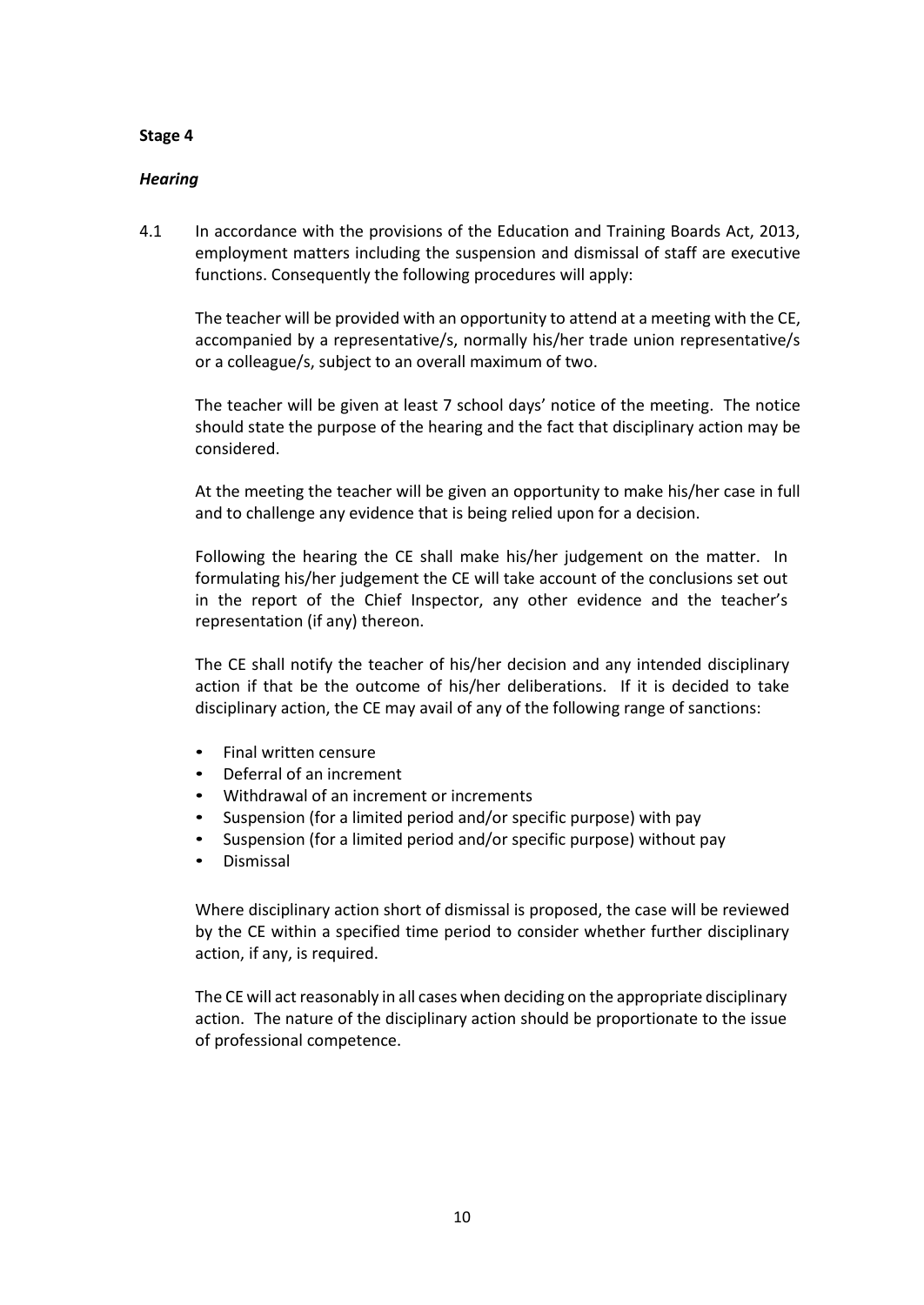# **Appeal**

- 5.1 It will be open to the teacher to appeal against the proposed disciplinary action of the CE. Such an appeal will be heard by an independent appeal panel appointed by the CE as set out in Appendix 1 A.
- 5.2 The procedures for appealing to the independent appeal panel are as set out in Appendix 1 A.

# **Notification to Department of Education and Skills and the Teaching Council**

The CE will inform the Department of Education and Skills of the nature of the disciplinary action and will comply with any requirements of the Teaching Council in accordance with the provisions of Section 37 of the Teaching Council Act 2001.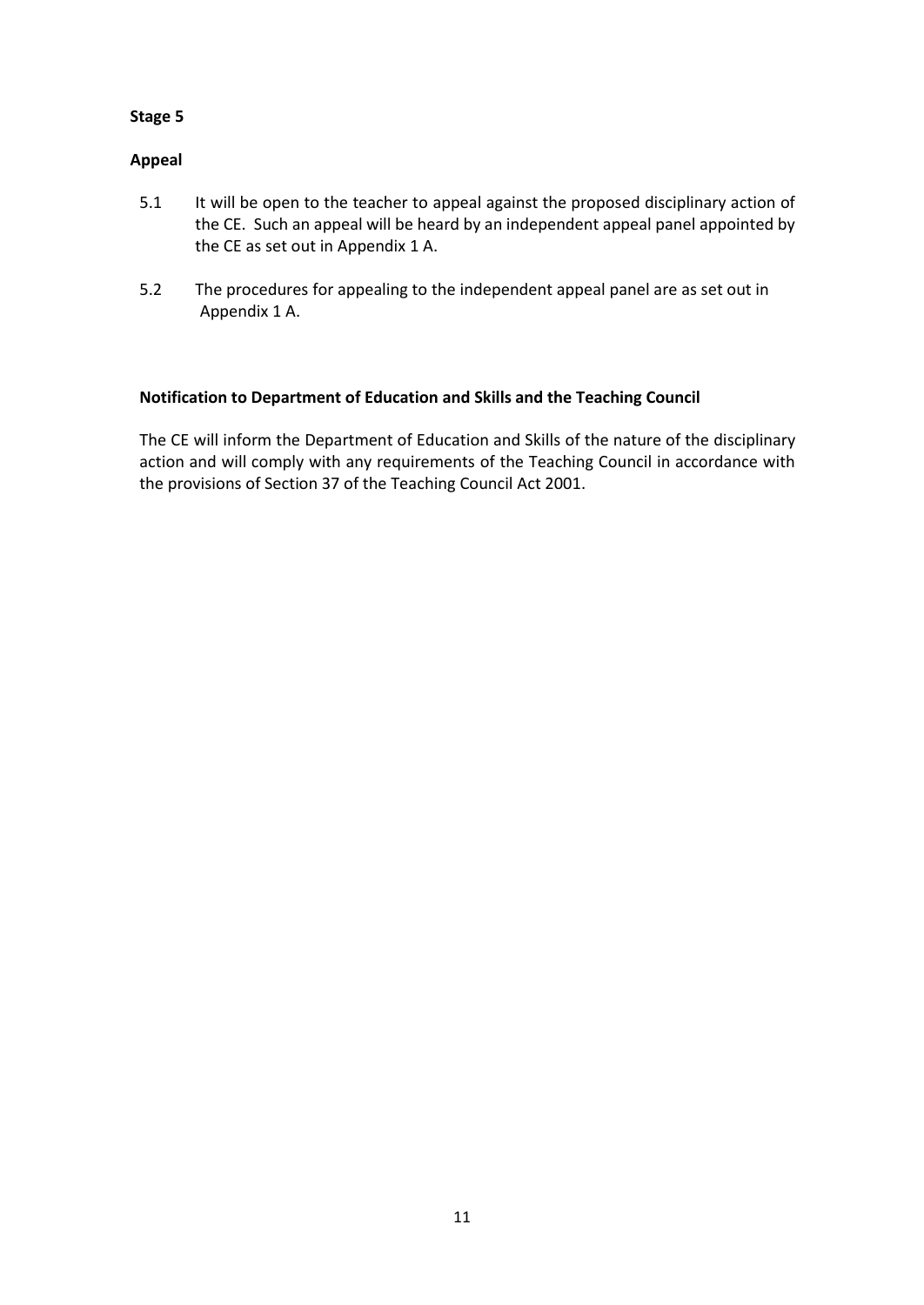### **Procedure for Teachers relating to work and conduct issues**

### **Preamble**

This disciplinary procedure for teachers employed in Education and Training Boards (ETBs) was developed following discussions between the Department of Education and Skills, school managerial bodies and recognised teacher unions representing teachers in these sectors. It takes account of employment legislation and the Labour Relations Commission's Code of Practice on Disciplinary Procedures. This disciplinary procedure supersedes all existing local and national disciplinary procedures. Principals, teachers and ETBs will be made aware of and be made fully conversant with this procedure and adhere to its terms.

## **Introduction**

As is the norm with any profession it is a matter for the individual teacher, in the first instance, to maintain appropriate standards of work and conduct and to personally address such issues if and when they arise. Furthermore it is a teacher's responsibility and obligation to ensure that he or she avails fully of all opportunities of assistance towards remediation of such issues.

In that context it is fully accepted that a significant majority of teachers discharge their duties in a competent and efficient way and provide a service in line with the best traditions of teaching. Accordingly any process geared to address matters of work and conduct is aimed at a minority of individuals within the profession. It is also the case that any such process must recognise the reality that such matters are often of a transient nature and may have their origin in issues of a personal or professional nature which are of relatively short time duration. Isolated issues or omissions of a minor nature will where possible be dealt with informally.

It follows that the approach to dealing with matters of work and conduct should involve a number of stages moving from informal stages to formal stages which may at the end of the process have recourse to disciplinary action (up to and including dismissal). Although disciplinary action will normally follow the progressive stages the procedure may be commenced by the school at any stage of the process if the alleged misconduct warrants such an approach.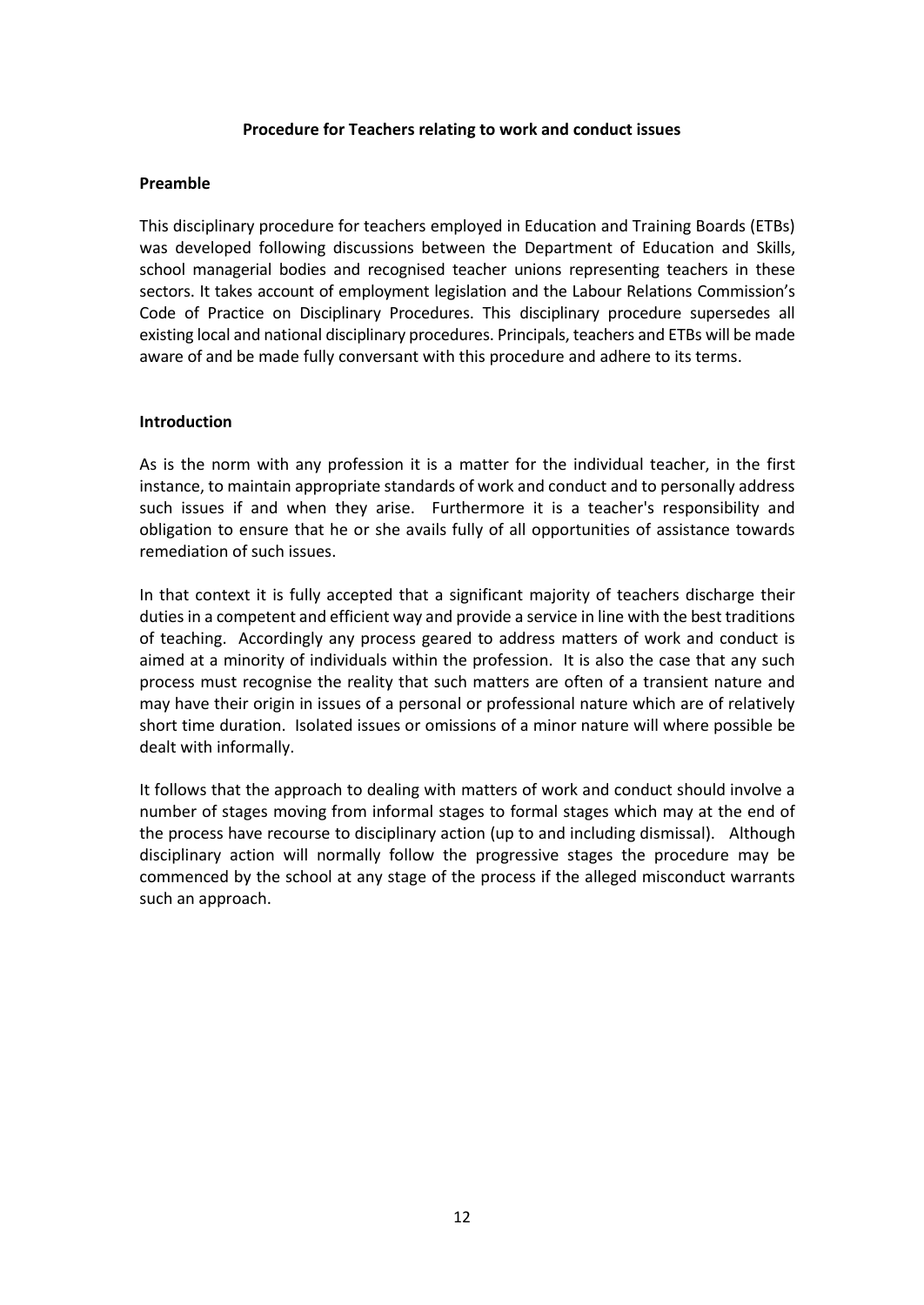# **Scope**

This procedure relates to work and conduct issues and matters other than professional competence and applies to all teachers other than those serving in a probationary capacity. Issues of professional competence are outside the scope of this strand of the procedure, and should be addressed through the *Procedures Relating to Professional Competence.*

Allegations in respect of child protection, as defined in the Child Protection Procedures for Primary and Post-Primary Schools 2017 and the relevant active Circular, are dealt with in the first instance under those procedures.

# **Informal Stage**

It is intended that problems relating to work and conduct are resolved, where possible, through informal means. To this end the Principal will discuss any unsatisfactory conduct with the teacher concerned and inform him/her of the required improvements. The teacher will be given an opportunity to offer explanation and comment. Where an improvement might be effected without recourse to disciplinary action guidance will be provided as appropriate and due attention will be given to whether the shortcoming is due to personal, health or domestic circumstances. In such cases help and advice will be given where possible. The teacher will also be informed that unless the necessary improvement is made the matter may proceed to the formal disciplinary procedure

Where a teacher's work or conduct does not meet the required standards despite informal intervention as set out above the matter will be dealt with under the following disciplinary procedure.

### **Stage 1:**

# **Verbal Warning**

A formal disciplinary meeting with the teacher will be convened by the Principal. The teacher will be given at least five school days' written notice of the meeting. The notice should state the purpose of the meeting and the specific nature of the complaint together with any supporting documentation. The teacher concerned may be accompanied at any such meeting by a representative, normally his/her trade union representative or a work colleague.

At the meeting the teacher will be given an opportunity to respond and state his/her case fully and to challenge any evidence that is being relied upon for a decision. Having considered the response the Principal will decide on the appropriate action to be taken. Where it is decided that no action is warranted the teacher will be so informed in writing within five school days. Where it is decided that disciplinary action at this stage is warranted the Principal will inform the teacher that he/she is being given a verbal warning. Where a verbal warning is given it should state clearly the improvement required and the timescale for improvement. The warning should inform the teacher that further disciplinary action may be considered if there is no sustained satisfactory improvement.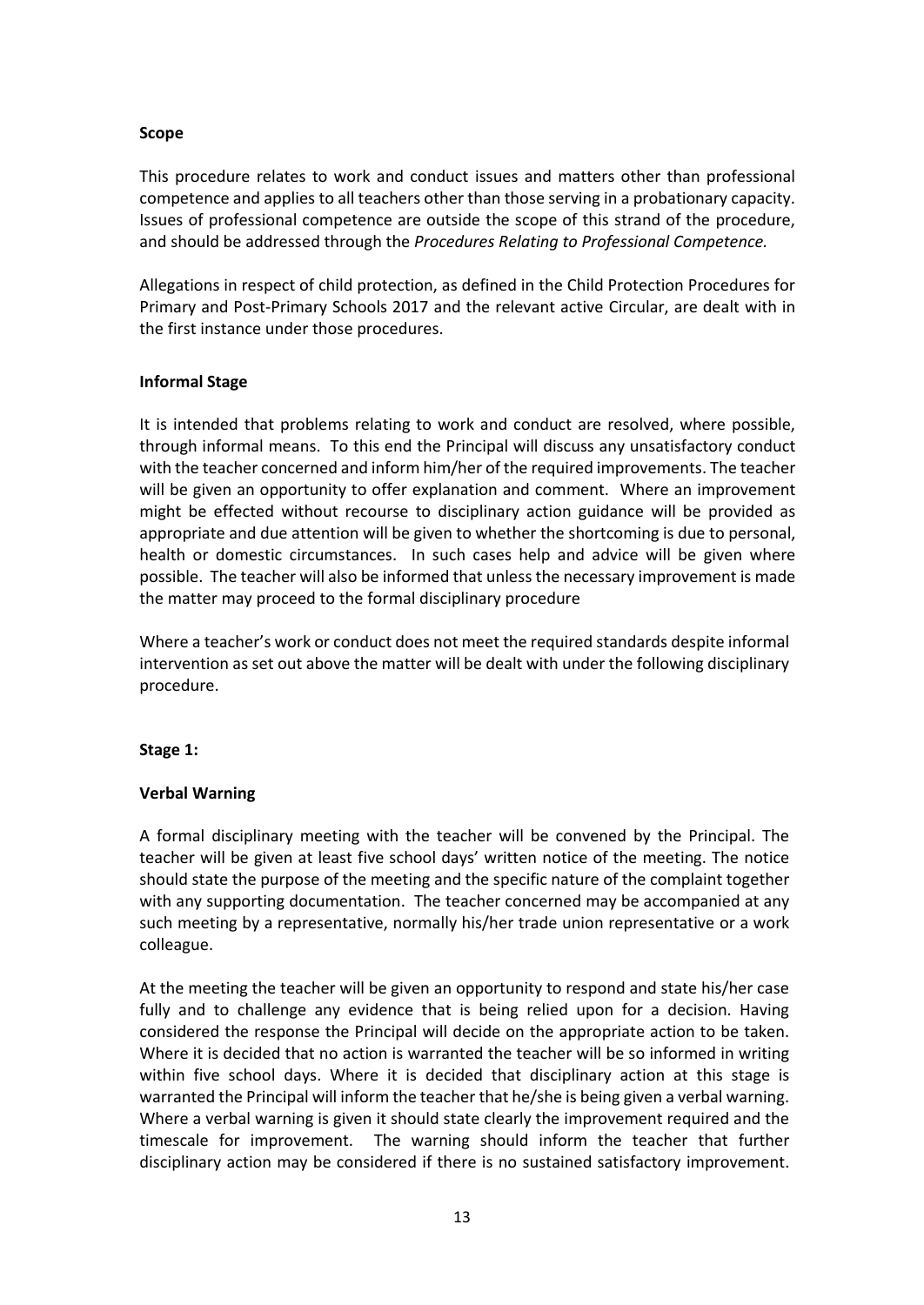The teacher will be advised of his/her right to appeal against the disciplinary action being taken and the appeal process.

A copy of the verbal warning will be retained on the personnel file by the ETB and a copy will be given to the teacher. The verbal warning will be active for a period of 6 months and subject to satisfactory service will cease to have effect following the expiry of the 6 months period. The record will be removed from the file after the six months period subject to satisfactory improvement during the period.

There may however be occasions where an employee's work or conduct is satisfactory throughout the period the warning is in force only to lapse very soon thereafter. Where such a pattern emerges and there is evidence of an undermining of the disciplinary process, the employee's previous conduct and pattern of behaviour may be considered as a whole in a future disciplinary procedure.

#### **Stage 2:**

#### **Written Warning**

If, having received a verbal warning, the teacher's conduct is perceived by the Principal to be less than satisfactory in relation to that required at Stage 1 a meeting will be arranged between the teacher and the Principal and another ETB staff member delegated by the CE. The teacher will be given at least seven school days written notice of the meeting. The notice should state the purpose of the meeting and the specific nature of the complaint together with any supporting documentation. The teacher concerned may be accompanied at any such meeting by a representative, normally his/her trade union representative/s or a colleague/s subject to an overall maximum of two.

At the meeting the teacher should be given a clear statement of the area/s where his or her conduct is perceived as unsatisfactory. The teacher will be given an opportunity to respond and state his/her case fully and to challenge any evidence that is being relied upon for a decision and be given an opportunity to respond. Having considered the response, the Principal and the other ETB staff member delegated by the CE, will decide on the appropriate action to be taken. Where it is decided that no action is warranted the teacher will be so informed in writing within five school days. Where it is decided that disciplinary action at this stage is warranted the teacher will be informed that he/she is being given a written warning. Where a written warning is given it should state clearly the improvement required and the timescale for improvement. The written warning should inform the teacher that further disciplinary action may be considered if there is no sustained satisfactory improvement. The teacher will be advised of his/her right to appeal against the disciplinary action being taken and the appeal process

A copy of the written warning will be retained on the personnel file by the ETB and a copy will be given to the teacher. The written warning will be active for a period not exceeding 9 months and subject to satisfactory service will cease to have effect following the expiry of the 9 month period. The record will be removed from the file after the nine months period subject to satisfactory improvement during the period.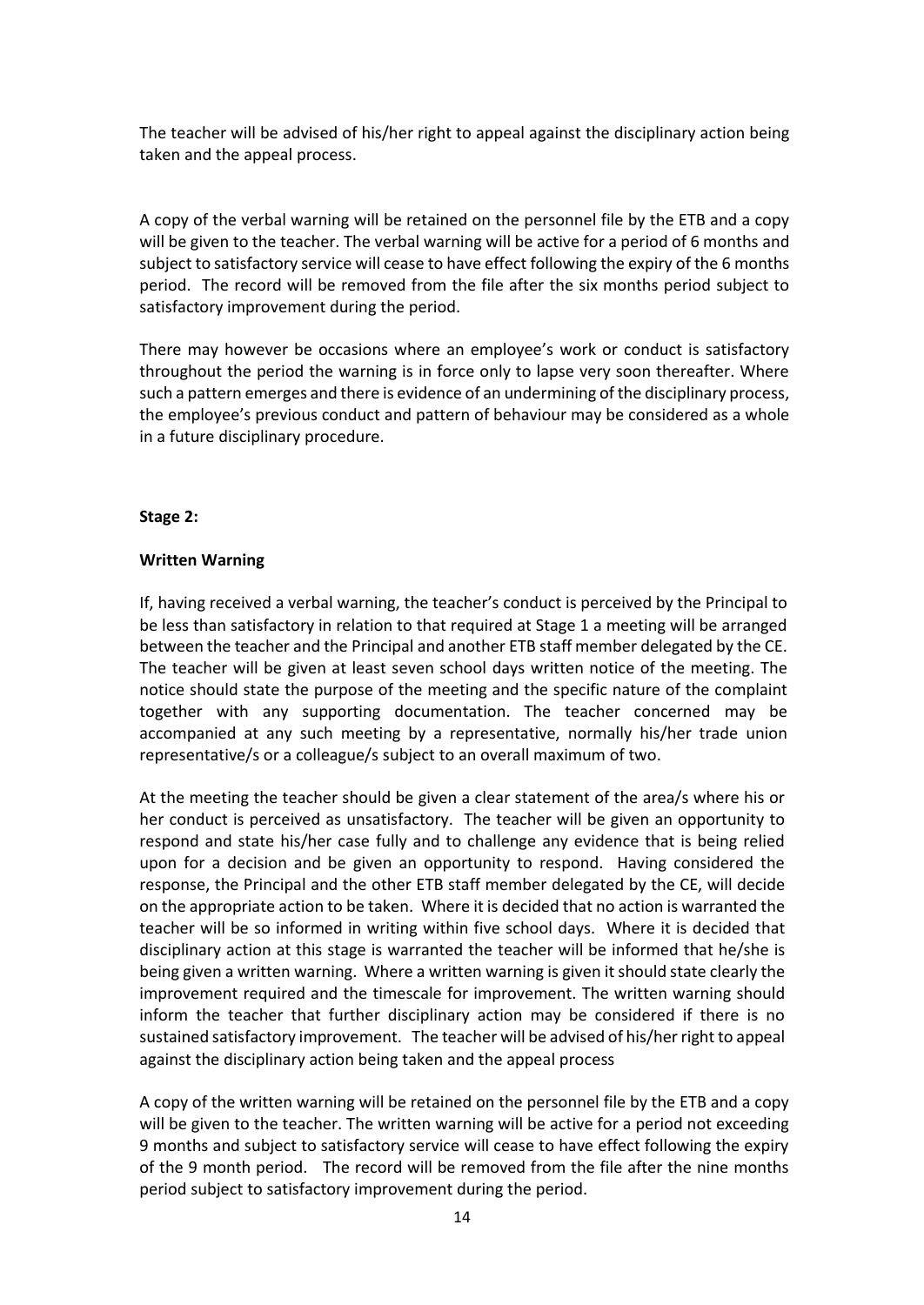There may however be occasions where an employee's work or conduct is satisfactory throughout the period the warning is in force only to lapse very soon thereafter. Where such a pattern emerges and there is evidence of an undermining of the disciplinary process, the employee's previous conduct and pattern of behaviour may be considered as a whole in a future disciplinary procedure.

### **Stage 3:**

## **Final Written Warning**

If having received a written warning, the Principal perceives that the teacher's conduct remains less than satisfactory or there is an occurrence of a more serious offence, a meeting will be arranged between the teacher, the Principal and the other ETB staff member delegated by the CE. The teacher should be given at least seven school days' written notice of the meeting. The notice should state the purpose of the meeting and the specific nature of the complaint together with any supporting documentation. The teacher concerned may be accompanied at any such meeting by a representative, normally his/her trade union representative/s or a colleague/s subject to a maximum of two.

At the meeting the teacher should be given a clear statement of the area/s where his or her conduct is perceived as unsatisfactory. The teacher will be given an opportunity to respond and state his/her case fully and to challenge any evidence that is being relied upon for a decision and be given an opportunity to respond. Having considered the response, the Principal and the other ETB staff member delegated by the CE will decide on the appropriate action to be taken. Where it is decided that no action is warranted, the teacher will be so informed in writing within five school days. Where it is decided that disciplinary action at this stage is warranted, the teacher will be informed that he/she is being given a final written warning. Where a final written warning is given it should state clearly the improvement required and the timescale for improvement. The final written warning should inform the teacher that further disciplinary action may be considered if there is no sustained satisfactory improvement. The teacher will be advised of his/her right to appeal against the disciplinary action being taken and the appeal process.

A copy of the final written warning will be retained on the personnel file by the ETB and a copy will be given to the teacher. The final written warning will be active for a period not exceeding 12 months and subject to satisfactory service will cease to have effect following the expiry of the 12 month period. The record will be removed from the file after the twelve month period subject to satisfactory improvement during the period.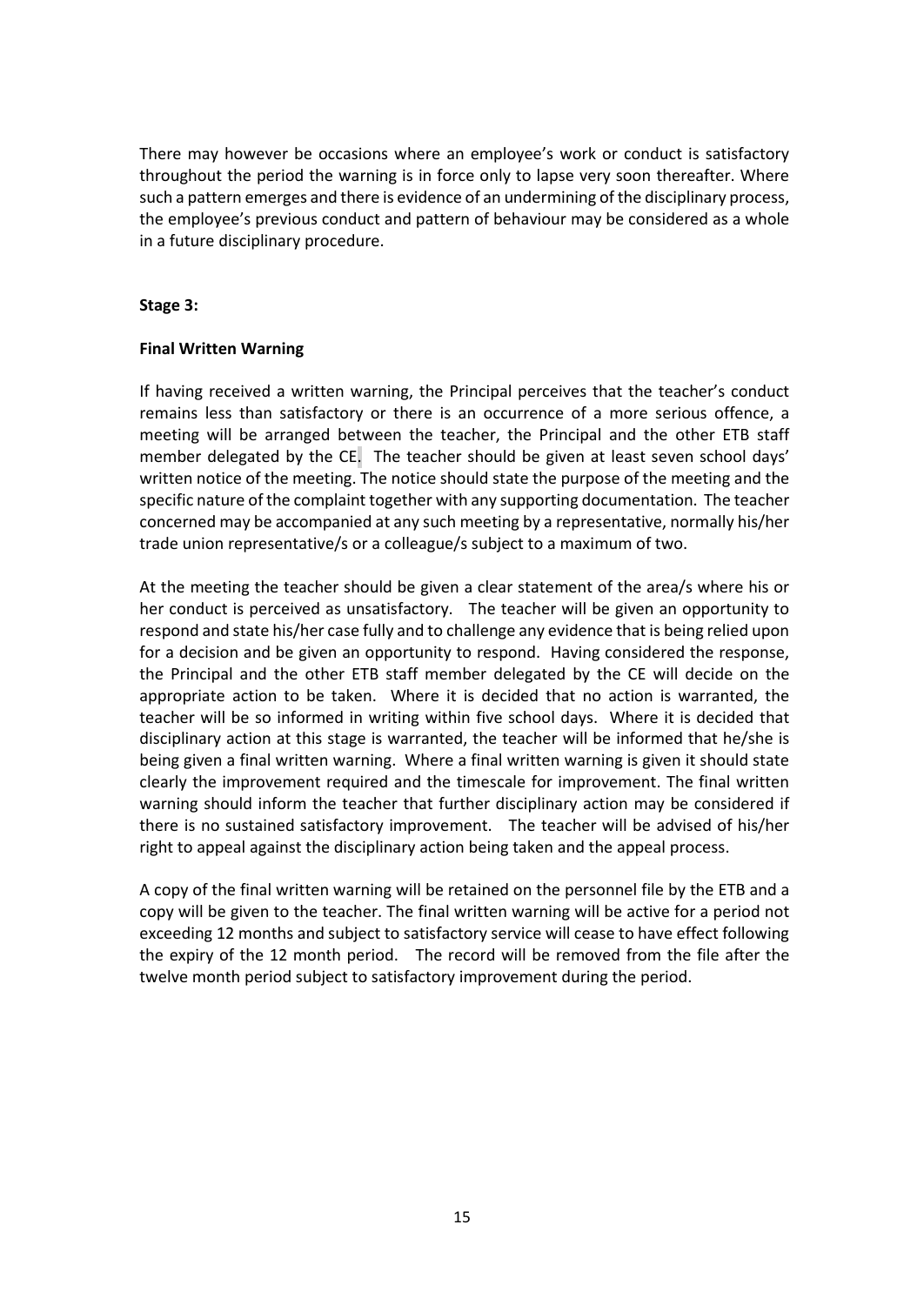## **Stage 4:**

If it is perceived that the work or conduct has continued after the final written warning has issued or the work or conduct issue is of a serious nature a comprehensive report on the facts of the case will be prepared by the Principal and forwarded to the CE. A copy will be given to the teacher.

In accordance with the provisions of the Education and Training Boards Act, 2013, employment matters including the suspension and dismissal of staff are executive functions. Consequently the following procedures will apply.

4.1 If the CE decides to proceed to a disciplinary process, the teacher will be provided with an opportunity to attend at a meeting with the CE accompanied by a representative/s, normally his/her trade union representative/s or a colleague/s subject to an overall maximum of two.

The teacher will be given at least 7 school days' notice of the meeting. The notice should state the purpose of the hearing and that fact that disciplinary action may be considered.

At the meeting the teacher will be given an opportunity to make his/her case in full and to challenge any evidence that is being relied upon for a decision.

Following the hearing the CE shall make his/her judgement on the matter. In formulating his/her judgement the CE will take account of the report from the Principal, any other evidence and the teacher's representation (if any) thereon.

The CE shall notify the teacher of his/her decision and any intended disciplinary action if that be the outcome of his/her deliberations. If it is decided to take disciplinary action, the CE may avail of any of the following range of sanctions.

- Final written censure
- Deferral of an increment
- Withdrawal of an increment or increments
- Demotion (loss of post of responsibility)
- Other disciplinary action short of suspension or dismissal
- Suspension (for a limited period and/or specific purpose) with pay
- Suspension (for a limited period and/or specific purpose) without pay
- Dismissal

Where disciplinary action short of dismissal is proposed, the case will be reviewed by the CE within a specified time period to consider whether further disciplinary action, if any, is required.

The CE will act reasonably in all cases when deciding on the appropriate disciplinary action. The nature of the disciplinary action should be proportionate to the work or conduct issue that has resulted in the sanction being imposed.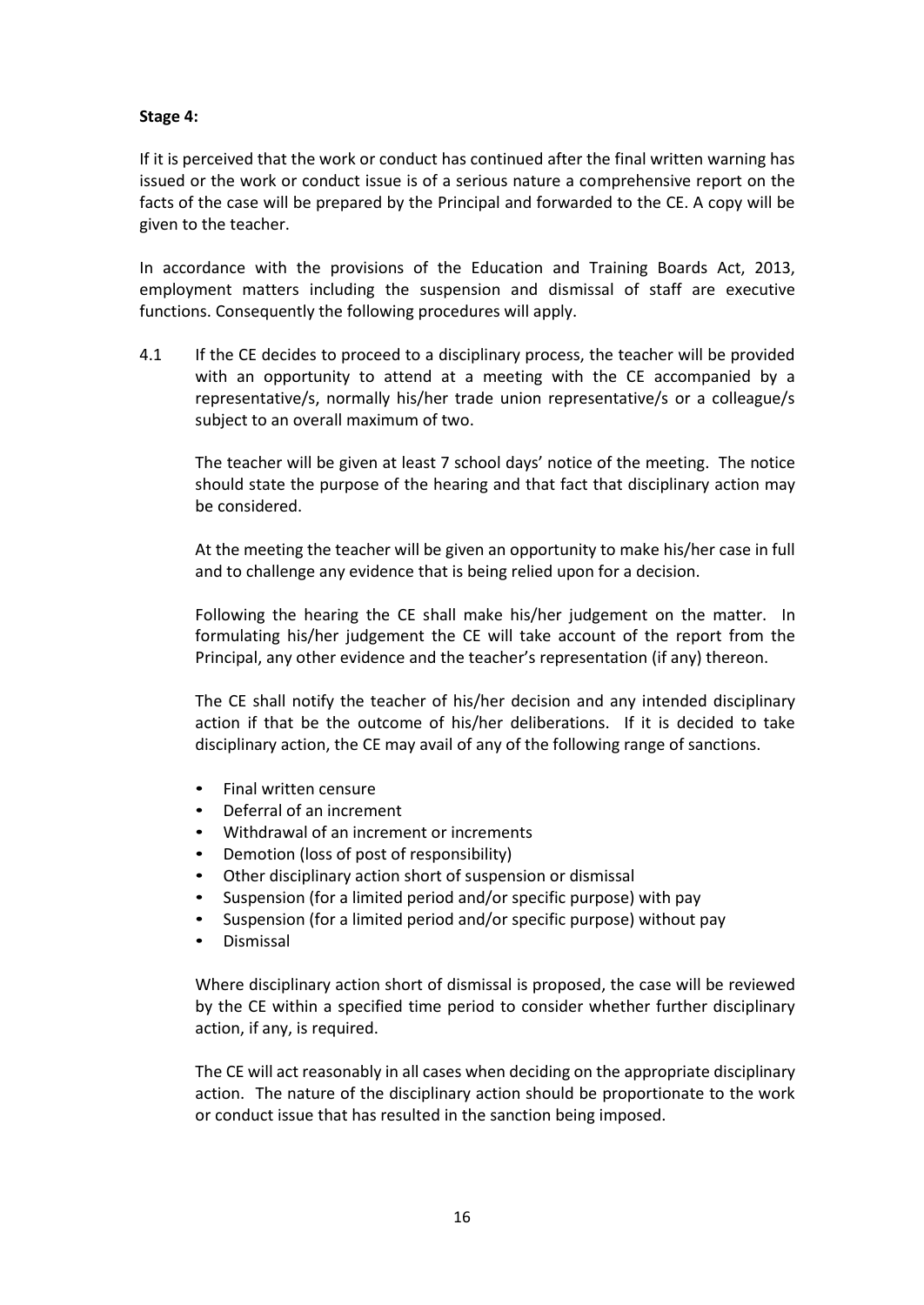# **Gross Misconduct**

In the cases of serious misconduct at work or a threat to health and safety to children or other personnel in the school the stages outlined above do not normally apply and a teacher may be dismissed without recourse to the previous stages.

The following are some examples of gross misconduct for which any or each of Stage 1 to 3 of the disciplinary procedure may not apply depending on the gravity of the alleged offence:

- Theft
- Deliberate damage to school property
- Fraud or deliberate falsification of documents
- Gross negligence or dereliction of duties
- Refusal to comply with legitimate instructions resulting in serious consequences
- Serious or persistent incapacity to perform duties due to being under the influence of alcohol, unprescribed drugs or misuse of prescribed medication.
- Serious breach of health & safety rules
- Serious abuse/misuse of the schools property/equipment
- Serious breaches of confidentiality
- Serious bullying, inappropriate behaviour, sexual harassment or harassment against an employee or customer, including students.
- Violent/disruptive behaviour
- Downloading/disseminating pornographic material from the internet
- Circulation of offensive, obscene or indecent e-mails or text messages.

### **Note: the above list is not exhaustive.**

For the purposes of this section gross misconduct may also relate to an act which took place or allegedly took place outside the school where such act, or alleged act, gives rise to a serious concern on the part of the CE in relation to the health and safety of students and/or staff of the school.

If there is an allegation of serious misconduct the teacher may be suspended on full pay pending an investigation and the conclusion of any appeal process.

In the course of investigation the teacher concerned has the right to have the allegations brought to his/her attention and he/she has the right to respond to all allegations. If the investigation upholds a case of serious misconduct the normal consequence will be dismissal.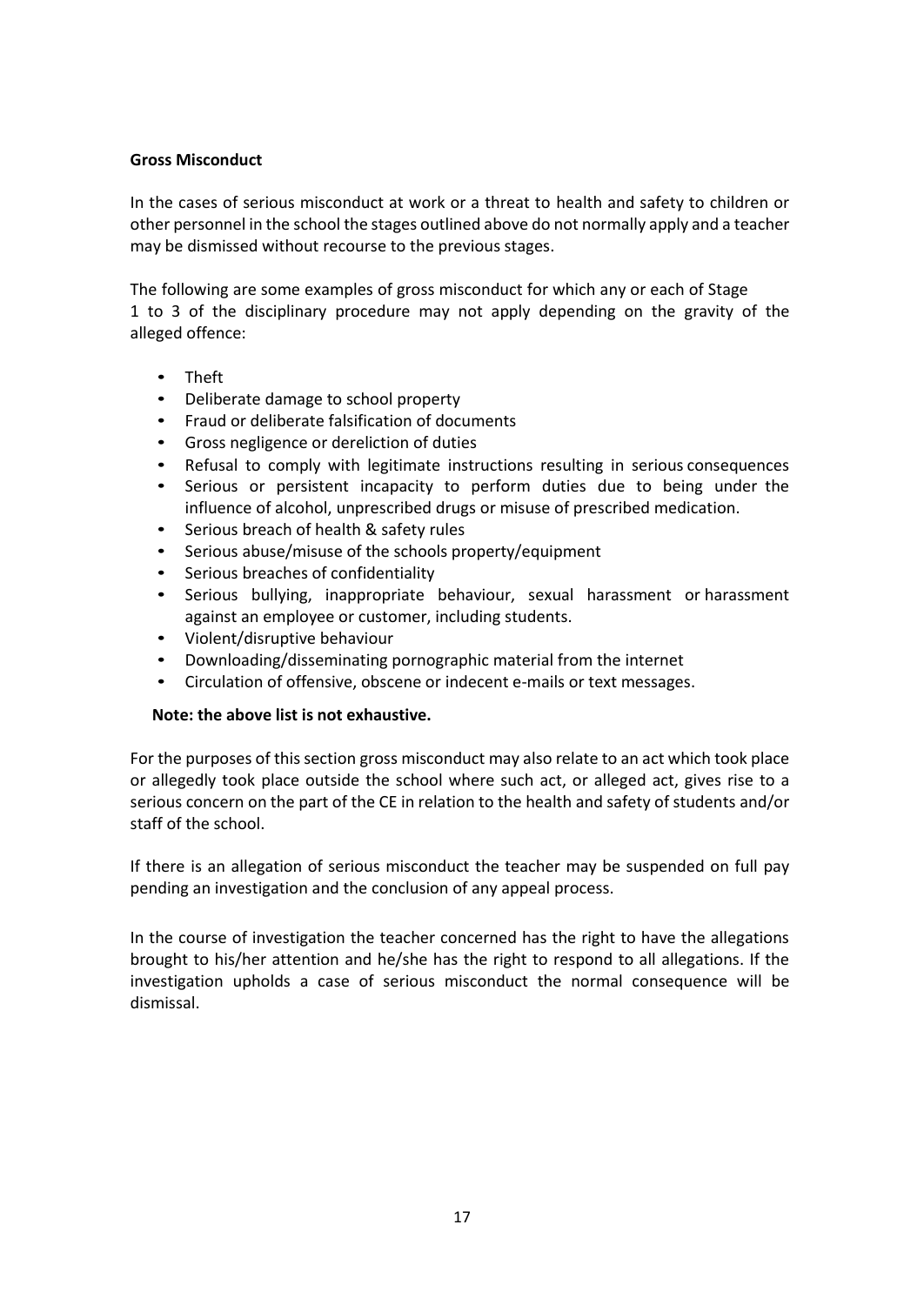# **Appeal**

It will be open to the teacher to appeal against the proposed disciplinary action. In the case of sanctions being imposed at Stages 1, 2 and 3 the appeal will be to an ETB staff member delegated by the CE who has not had a previous involvement with the matter and who is of an equal or higher grade to the officer who imposed the sanction. In the case of a sanction being imposed under stage 4 of the procedure, an appeal will be to a disciplinary appeal panel appointed by the CE as set out in Appendix 1 A. The procedures for appealing are as set out in Appendix 1 A.

# **Notification to Department of Education and Skills and the Teaching Council**

The CE will inform the Department of Education and Skills of the nature of the disciplinary action and will comply with any requirements of the Teaching Council in accordance with the provisions of Section 37 of the Teaching Council Act, 2001.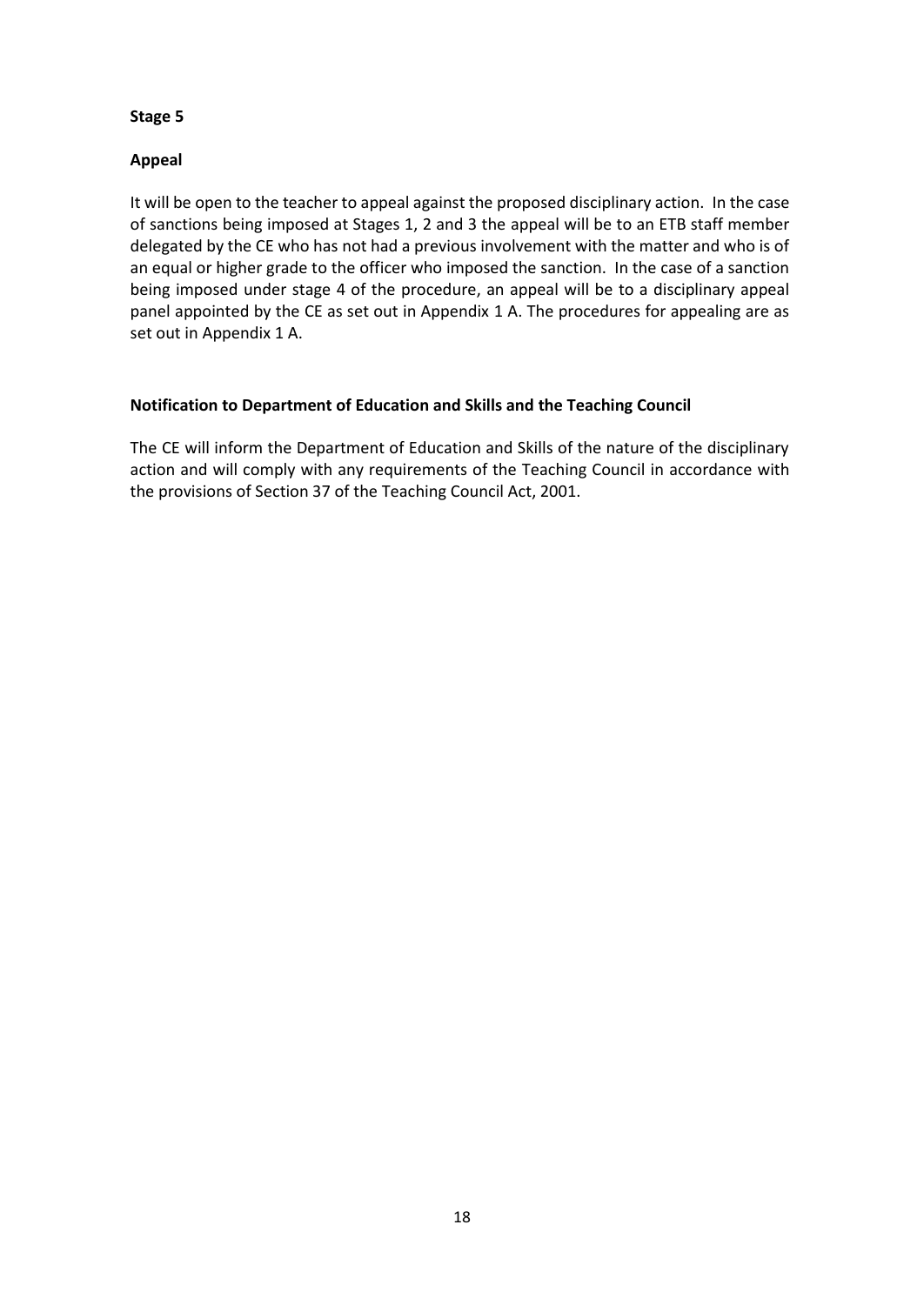# **Appendix 1 A**

## **Teachers Disciplinary Appeal Panel**

- 1. The CE shall appoint a Teachers Disciplinary Appeal Panel which shall comprise;
	- An independent Chairperson from a panel nominated by the Minister for Education and Skills
	- A representative of the recognised management body
	- A nominee of the relevant teacher union
- 2. No member shall be appointed to the Panel to consider a case referred to the Panel who has had any prior interest in or dealings with that particular case.

## **Appeal Process**

- 3. A teacher may seek a review of disciplinary proceedings by the Panel on one or more of the following grounds:
	- i. the provisions of the procedures were not adhered to
	- ii. all the relevant facts were not ascertained
	- iii all the relevant facts were not considered or not considered in a reasonable manner
	- iv the teacher concerned was not afforded a reasonable opportunity to answer the allegation
	- v the teacher concerned could not be reasonably be expected to have understood that the behaviour alleged would attract disciplinary action
	- vi the sanction recommended is disproportionate to the underperformance or misconduct alleged
- 4. A teacher who has been notified that it has decided to take disciplinary action against him or her may, within 10 school days of receiving the notification of the decision, request in writing that the disciplinary proceedings be reviewed by the Panel.
- 5. If no such request is received from the teacher concerned within the period of ten school days the CE may proceed to implement the disciplinary action proposed.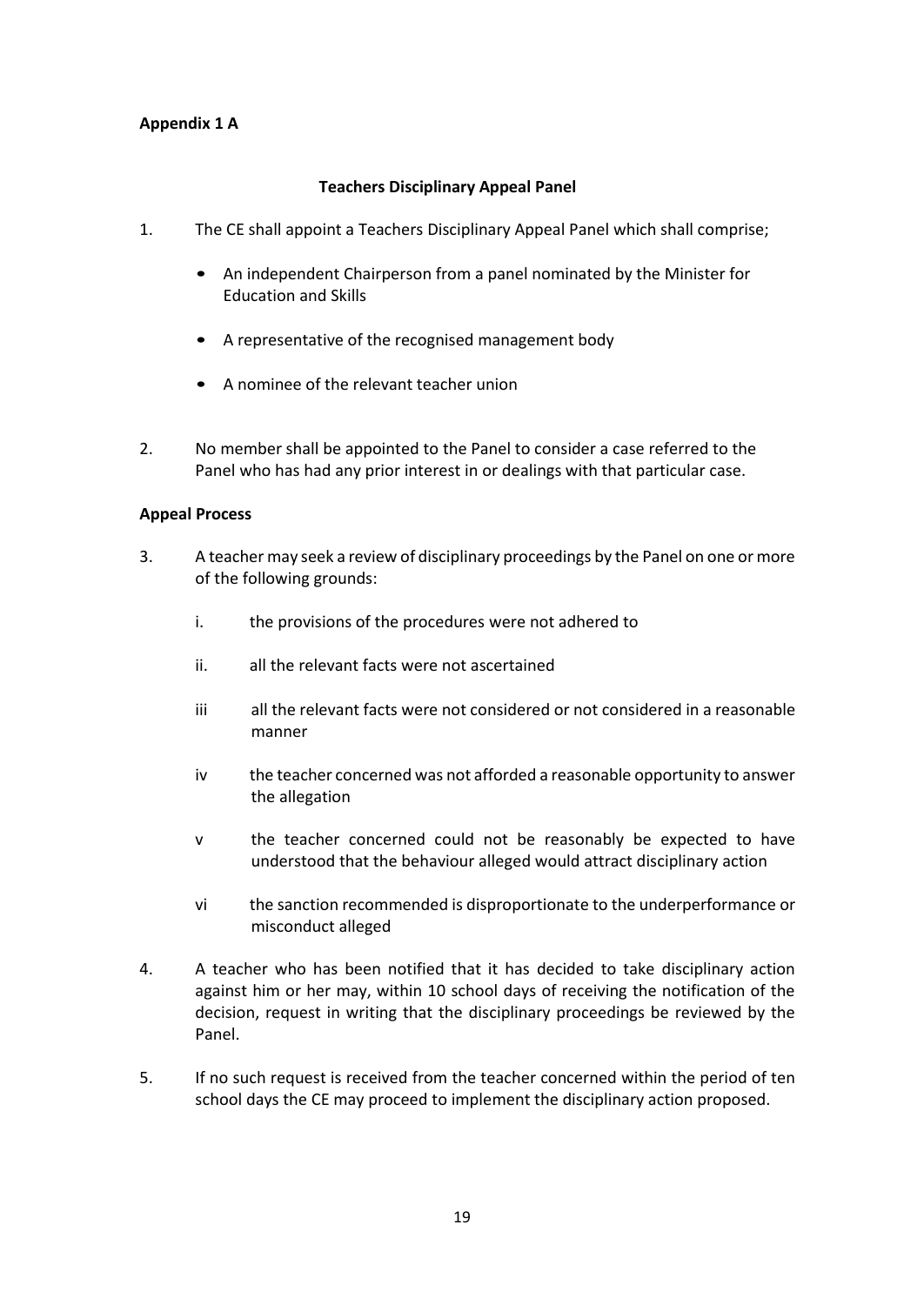- 6. Where a teacher requests that disciplinary proceedings be reviewed by the Panel the following submissions shall be made;
	- i a written statement by the teacher concerned of the grounds on which the review is being sought, to be furnished to the Panel and the employer within 10 school days of the submission of the request for an appeal referred to above.
	- ii a written counter statement by the employer, to be submitted to the Panel and the teacher concerned within 10 school days of the receipt by the employer of the teachers statement referred to above
	- iii any other submission which the Panel may request from the teacher concerned or the CE, to be furnished in such form and within such time as the Panel may specify in its request
- 7. The Panel may reject a request for a review of disciplinary proceedings where;
	- i the teacher concerned fails to make a submission required under paragraph 6.i above within the prescribed time limit, or
	- ii the Panel, having considered any submissions made under paragraph 6.i. above , is of the opinion that the case made by the teacher concerned is frivolous, vexatious, or without substance or foundation.
- 8. Where a request is rejected by the Panel the employer may proceed in accordance with the terms of this procedure as though the request had not been made.
- 9. Where the Panel has decided to review the disciplinary procedures having considered the submissions it shall set a date for a hearing within 20 school days of receipt by the Panel of completed submissions from the teacher and employer.
- 10. The Panel may, at its sole discretion, invite any person to give evidence orally or in writing. The Panel shall consider and decide on any request from a party to the procedure to give evidence orally or in writing.
- 11. The teacher making the appeal is entitled, if he or she wishes, to make oral submissions to the Panel either in person or through a representative, normally a serving teacher, a wholetime official of the union holding recognition for his or her grade or other such person as the Panel agrees may be present for that purpose.
- 12. Where the Panel meets for the purpose of taking oral evidence or hearing oral submissions the following are entitled to be present;
	- i the teacher concerned
	- ii any person in accordance with paragraph 11 above who is entitled to make submissions on behalf of the teacher concerned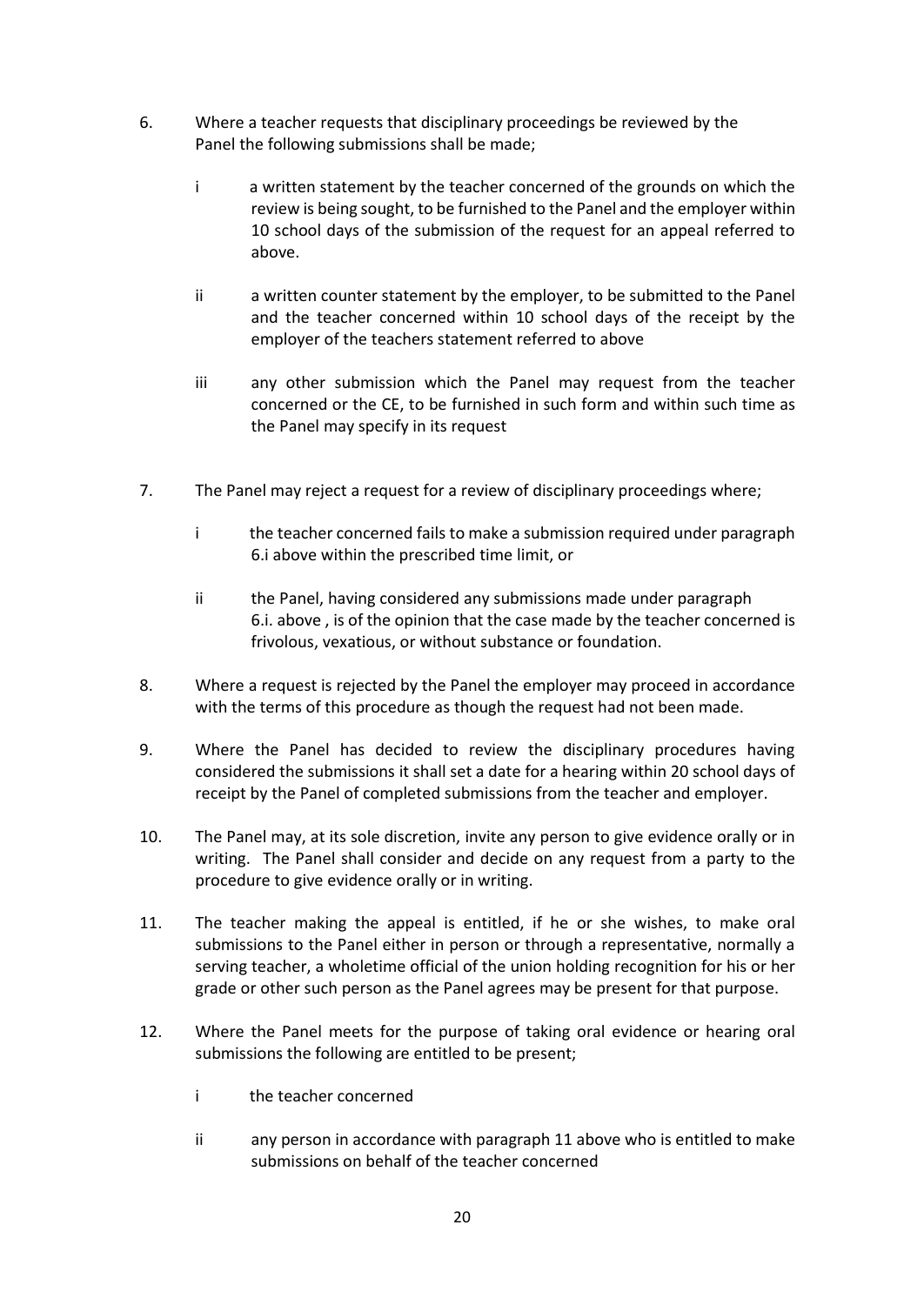- iii The CE of the ETB and such other person as may be nominated by the CE to attend
- iv Any other person whom the Panel agrees may be present
- 13. Proceedings before the Panel shall be informal
- 14. Having made such enquiries as it considers necessary and having considered any submissions made or evidence given the Panel shall form an opinion as to whether or not grounds for a review of the case have been established and shall issue its opinion within ten school days of the hearing to the CE, the teacher concerned and his/her representative.
- 15. Where that opinion is to the effect that such a case has been established by the teacher concerned, the Panel may, at its sole discretion, recommend to the CE that:
	- i no further action should be taken in the matter, or
	- ii the disciplinary action decided by the CE should be amended in a specified manner, or
	- iii the case should be re-considered by the CE to remedy a specified deficiency in the disciplinary procedures (in which event the provisions of this Code shall continue to apply)
- 16. Where that opinion is to the effect that such a case has not been established the CE will proceed with the disciplinary action.
- 17. A decision to take disciplinary action should be notified in writing to the teacher concerned and his/her representative. Where no further action is to be taken the allegation will be deemed to have been withdrawn.
- 18. The final decision in respect of an appeal panel recommendation rests with the CE who shall set out in writing the basis for the decision.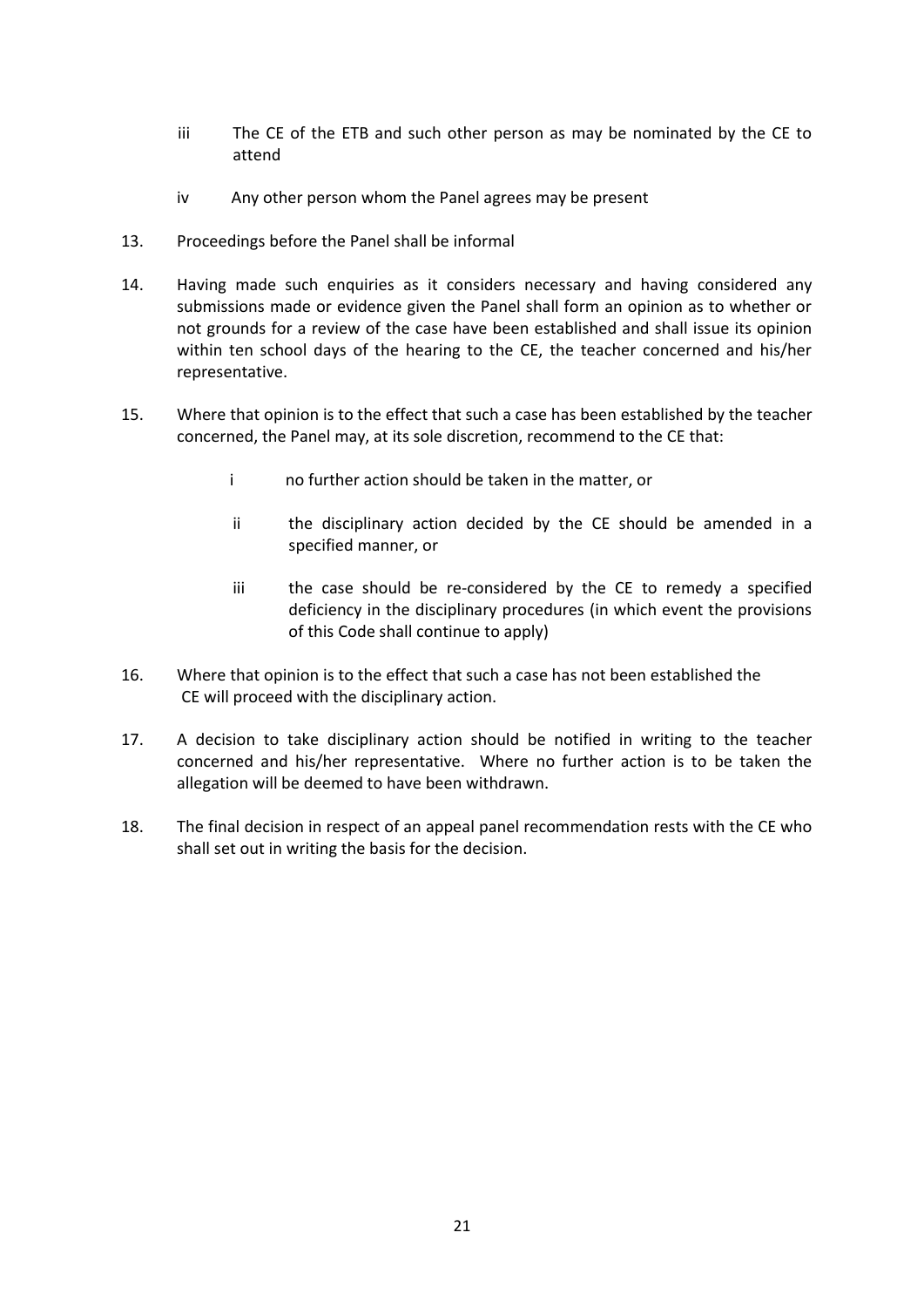## **APPENDIX 2 – PRINCIPALS**

# **Procedure for Principals relating to their work, conduct and matters of professional competence in their role as Principal**

## **Background**

Under the terms of *Towards 2016* the parties undertook to review and revise existing procedures for the suspension and dismissal of teachers comprehended by Section 24(3) of the Education Act 1998.

Since the parties noted that the provisions of Section 24 of the Education Act 1998 did not apply to teachers in schools operated by vocational education committees (VECs) further discussions ensued involving the DES, the IVEA, the TUI and the ASTI in order to adapt the provisions agreed in relation to other teachers to accommodate the specific management structures and processes operating in VEC schools. These discussions concluded in procedures for the suspension and dismissal of teachers and Principals in VEC schools being agreed between the parties.

Subsequently, following the commencement of the Education and Training Boards Act 2013 and the Education (Amendment) Act 2012, the parties met again to align the procedures with the provisions of these Acts.

The following disciplinary procedure for Principals employed in ETBs has now been issued in that context.

The procedure takes account of employment legislation and the Workplace Relations Commission's Code of Practice on Disciplinary Procedures. This disciplinary procedure supersedes all existing local and national disciplinary procedures. Principals and ETBs will be made aware of and be made fully conversant with this procedure and adhere to its terms.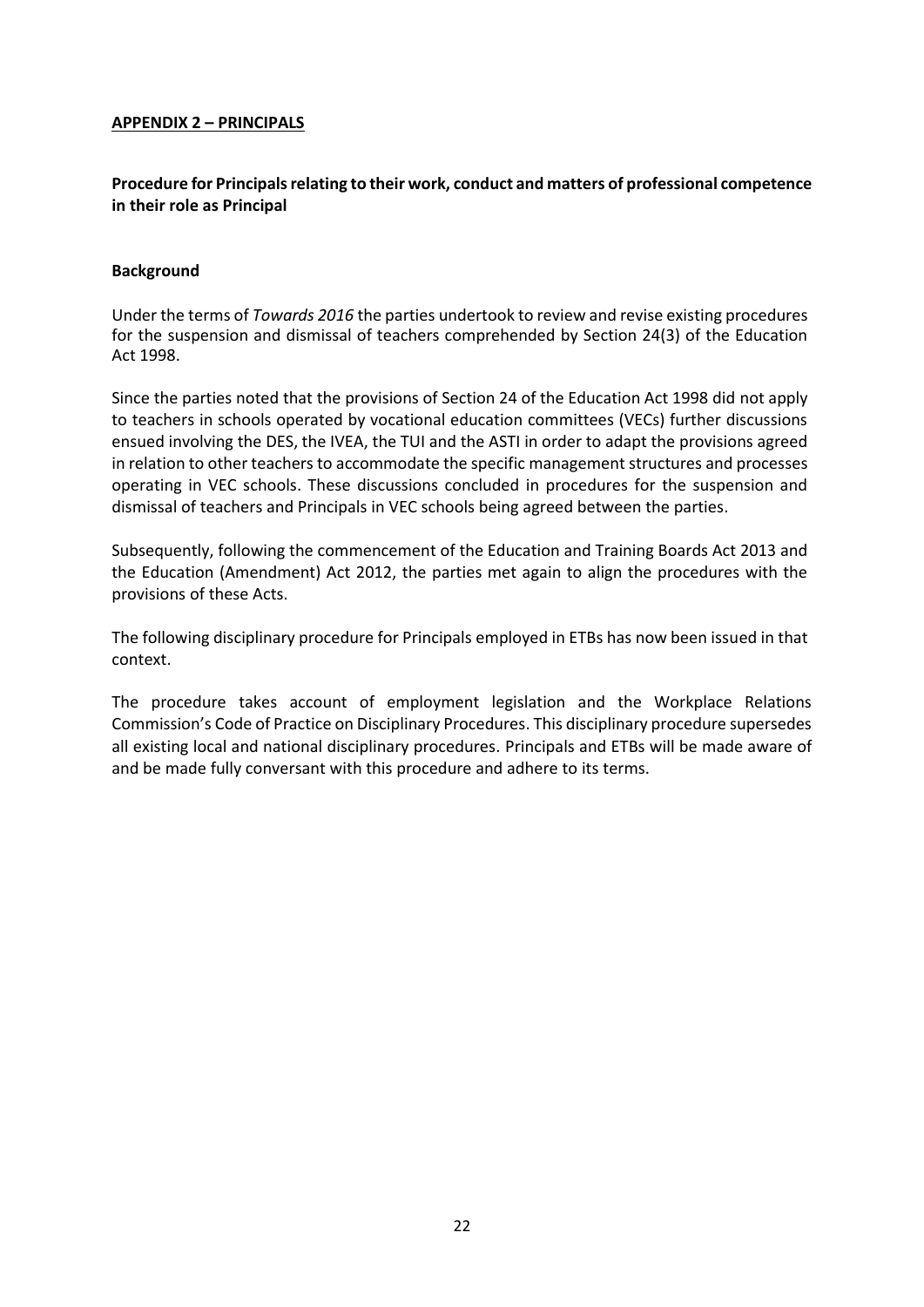## **Introduction**

As is the norm with any profession it is a matter for the individual Principal, in the first instance, to maintain appropriate standards of work and conduct and to personally address such issues if and when they arise. Furthermore it is a Principal's responsibility and obligation to ensure that he or she avails fully of all opportunities of assistance towards remediation of such issues.

In that context it is fully accepted that a significant majority of Principals discharge their duties in a competent and efficient way and provide a service in line with the best traditions of school leadership. Accordingly any process geared to address matters of work and conduct is aimed at a minority of individuals within the profession. It is also the case that any such process must recognise the reality that such matters are often of a transient nature and may have their origin in issues of a personal or professional nature which are of relatively short time duration. Isolated issues or omissions of a minor nature will, where possible, be dealt with informally.

It follows that the approach to dealing with matters of work and conduct should involve a number of stages moving from informal stages to formal stages which may at the end of the process have recourse to disciplinary action (up to and including dismissal). Although disciplinary action will normally follow the progressive stages the procedure may be commenced by the school at any stage of the process if the alleged misconduct warrants such an approach.

# **Scope**

The scope of these procedures includes all aspects of the role of Principal as set out in the Education Act 1998 (as amended by the Education Act 2012), the Education and Training Boards Act 2013 and other relevant Acts of the Oireachtas. The Education Act 1998 as amended provides, inter alia, that a Principal shall;

- have responsibility for the instruction provided to students in the school and shall contribute, generally, to the education and personal development of students in that school,
- encourage and foster learning in students, regularly evaluate students and periodically report the results of the evaluation to the students and their parents,
- promote co-operation between the school and the community which it serves, and subject to the terms of any applicable collective agreement and their contract of employment, carry out those duties that are assigned to him or her by the board of management,
- be responsible for the day-to-day management of the school, including guidance and direction of the teachers and other staff of the school, and be accountable for that management,
- provide leadership to the teachers and other staff and the students of the school,
- be responsible, together with the board, parents of students and the teachers, for the creation in the school of an environment which is supportive of learning among the students and which promotes the professional development of the teachers,
- under the direction of the board and, in consultation with the teachers, the parents and, to the extent appropriate to their age and experience, the students, set objectives for the school and monitor the achievement of those objectives, and
- encourage the involvement of parents of students in the school in the education of those students and in the achievement of the objectives of the school.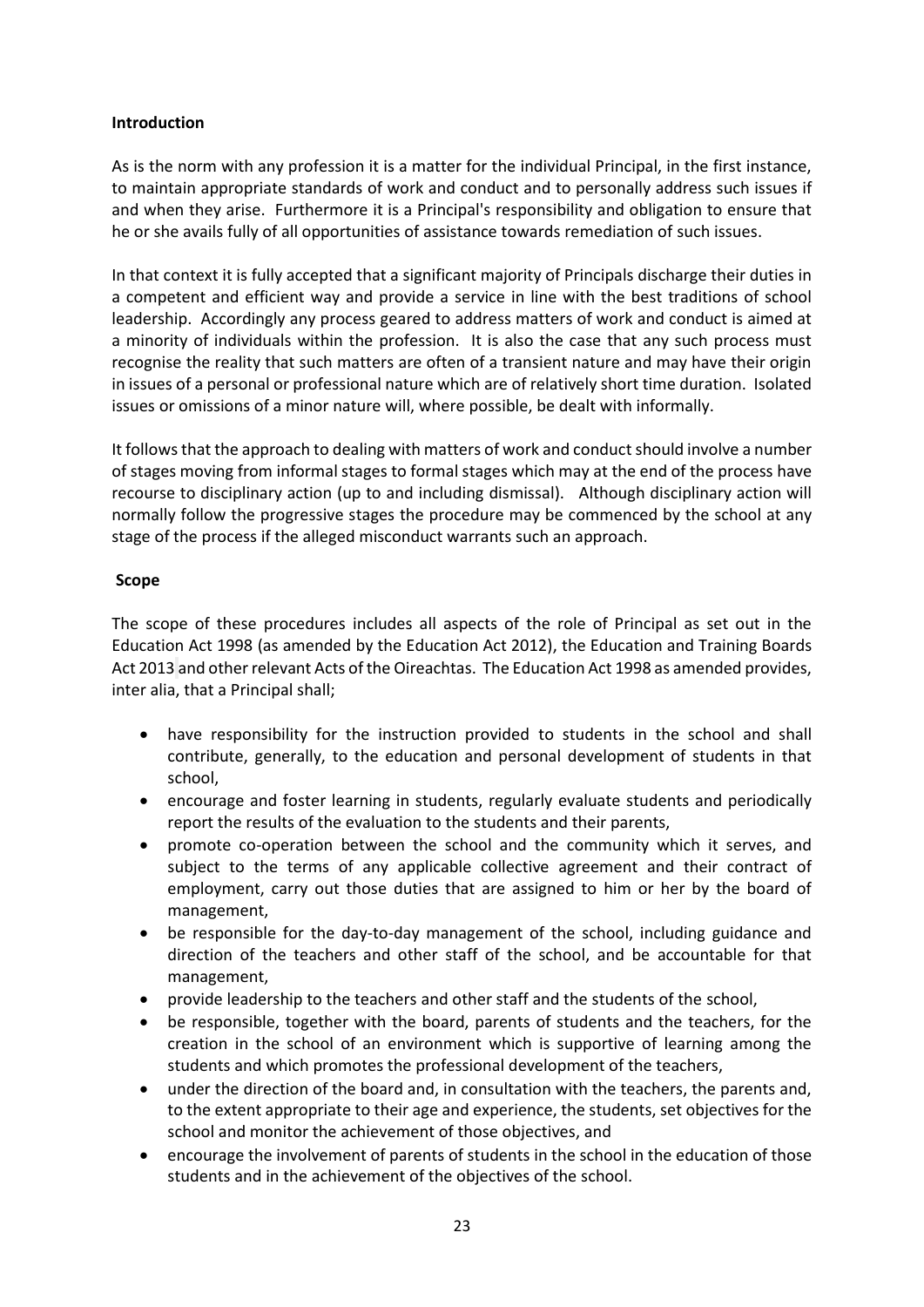Issues of professional competence as a teacher are outside the scope of this procedure.

Allegations in respect of child protection, as defined in the Child Protection Procedures for Primary and Post-Primary Schools 2017 and the relevant active Circular, are dealt with in the first instance under those procedures.

There may be instances where concerns are raised regarding a Principal's work, conduct or competence in their role as a Principal through parental complaints. In such cases, the concerns will be addressed in the first instance in accordance with agreed complaint procedures.

The CE/nominee will consider the nature of the complaint before determining whether the issue falls to be considered under the procedures relating to work or conduct.

# **Informal Stage**

It is intended that problems relating to work and conduct are resolved, where possible, through informal means. To this end, the relevant Director/ETB Staff member delegated by the CE will discuss any unsatisfactory conduct with the Principal concerned and inform him/her of the required improvements. The Principal will be given an opportunity to offer explanation and comment. Where an improvement might be effected without recourse to disciplinary action, guidance will be provided as appropriate and due attention will be given to whether the shortcoming is due to personal, health or domestic circumstances. The relevant Director/ ETB Staff member delegated by the CE will advise the Principal of available internal and/or external supports and endeavour to assist the Principal in accessing those supports. These may include the Employee Assistance Service, the Professional Development Services for Teachers (PDST), the Centre for Leadership in Schools and /or other external agencies that are relevant and/or appropriate in the circumstances having regard to the nature of the particular issues.

The Principal will also be informed that, unless the necessary improvement is made, the matter may proceed to the formal disciplinary procedure.

Where a Principal's work or conduct does not meet the required standards, despite informal intervention as set out above, the matter will be dealt with under the following disciplinary procedure.

### **Stage 1**

# **Verbal Warning**

A formal disciplinary meeting with the Principal will be convened by the relevant Director/ ETB Staff member delegated by the CE. The Principal will be given at least five school days' written notice of the meeting. The notice should state the purpose of the meeting and the specific nature of the complaint together with any supporting documentation. The Principal concerned may be accompanied at any such meeting by a representative, normally his/her trade union representative or a work colleague.

At the meeting, the Principal will be given an opportunity to respond and state his/her case fully and to challenge any evidence that is being relied upon for a decision. Having considered the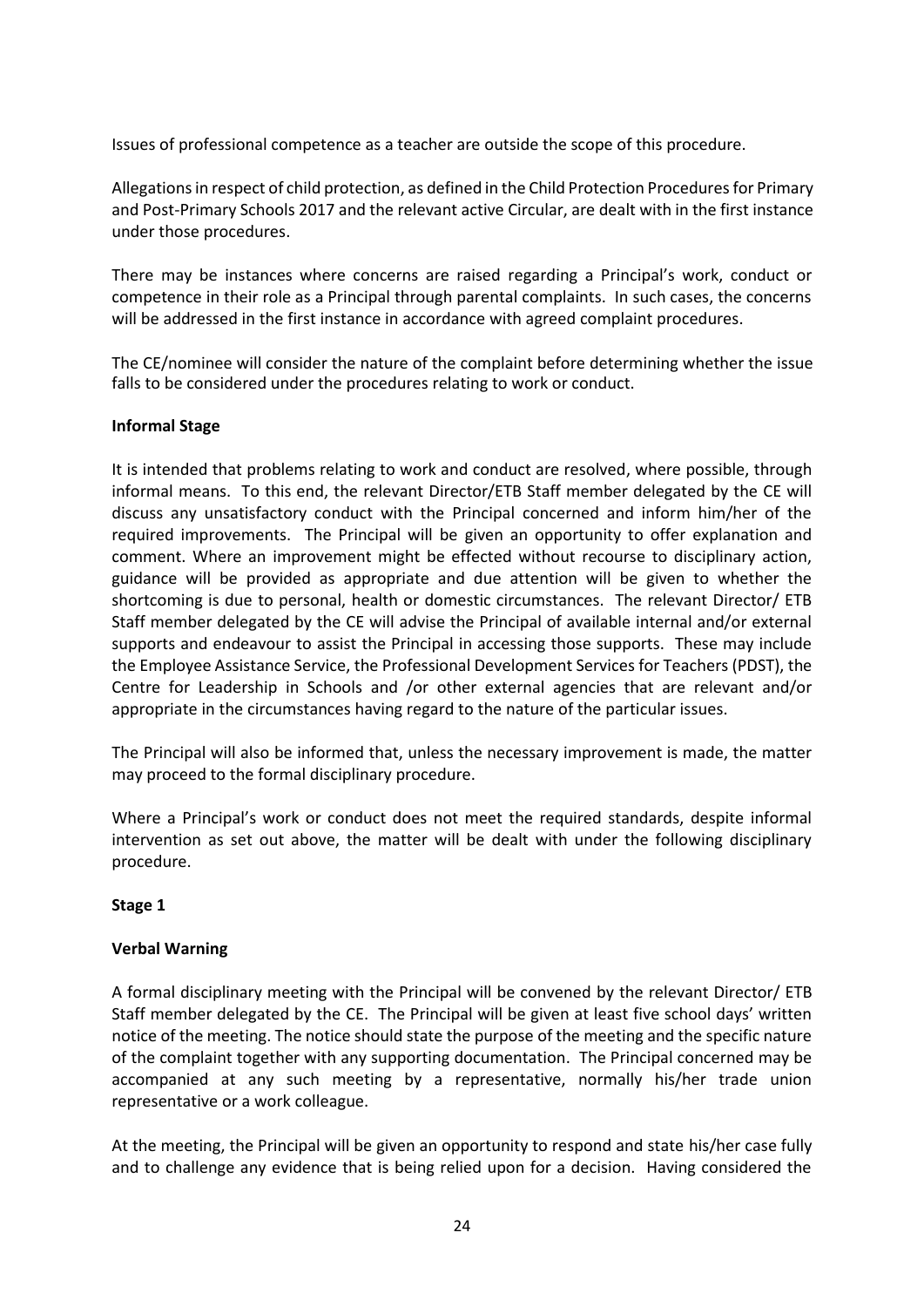response the relevant Director/ ETB Staff member delegated by the CE will decide on the appropriate action to be taken. Where it is decided that no action is warranted, the Principal will be so informed in writing within five school days. Where it is decided that disciplinary action at this stage is warranted the relevant Director/ ETB Staff member delegated by the CE will inform the Principal that he/she is being given a verbal warning. Where a verbal warning is given it should state clearly the improvement required and the timescale for improvement. The warning should inform the Principal that further disciplinary action may be considered if there is no sustained satisfactory improvement. The Principal will be advised of his/her right to appeal against the disciplinary action being taken and of the appeal process

A copy of the verbal warning will be retained on the personnel file by the relevant Director/ ETB Staff member delegated by the CE and a copy will be given to the Principal. The verbal warning will be active for a period of 6 months and, subject to satisfactory service, will cease to have effect following the expiry of the 6 months period. The record will be removed from the file after the six months period subject to satisfactory improvement during the period.

There may however be occasions where an employee's work or conduct is satisfactory throughout the period the warning is in force only to lapse very soon thereafter. Where such a pattern emerges, and there is evidence of an undermining of the disciplinary process, the employee's previous conduct and pattern of behaviour may be considered as a whole in a future disciplinary procedure.

# **Stage 2**

# **Written Warning**

If, having received a verbal warning, the Principal's conduct is perceived by the relevant Director/ ETB Staff member delegated by the CE to be less than satisfactory in relation to that required at Stage 1, a meeting will be arranged between the Principal, the relevant Director/ ETB Staff member delegated by the CE and another ETB staff member delegated by the CE. The Principal will be given at least seven school days written notice of the meeting. The notice should state the purpose of the meeting and the specific nature of the complaint together with any supporting documentation. The Principal concerned may be accompanied at any such meeting by a representative/s, normally his/her trade union representative/s or a colleague/s subject to an overall maximum of two.

At the meeting, the Principal should be given a clear statement of the areas/s where his or her conduct is perceived as unsatisfactory. The Principal will be given an opportunity to respond and state his/her case fully and to challenge any evidence that is being relied upon for a decision. Having considered the response the relevant Director/ ETB Staff member delegated by the CE and the other ETB staff member delegated by the CE will decide on the appropriate action to be taken. Where it is decided that no action is warranted the Principal will be so informed in writing within five school days. Where it is decided that disciplinary action at this stage is warranted the Principal will be informed that he/she is being given a written warning. Where a written warning is given it should state clearly the improvement required and the timescale for improvement. The written warning should inform the Principal that further disciplinary action may be considered if there is no sustained satisfactory improvement. The Principal will be advised of his/her right to appeal against the disciplinary action being taken and of the appeal process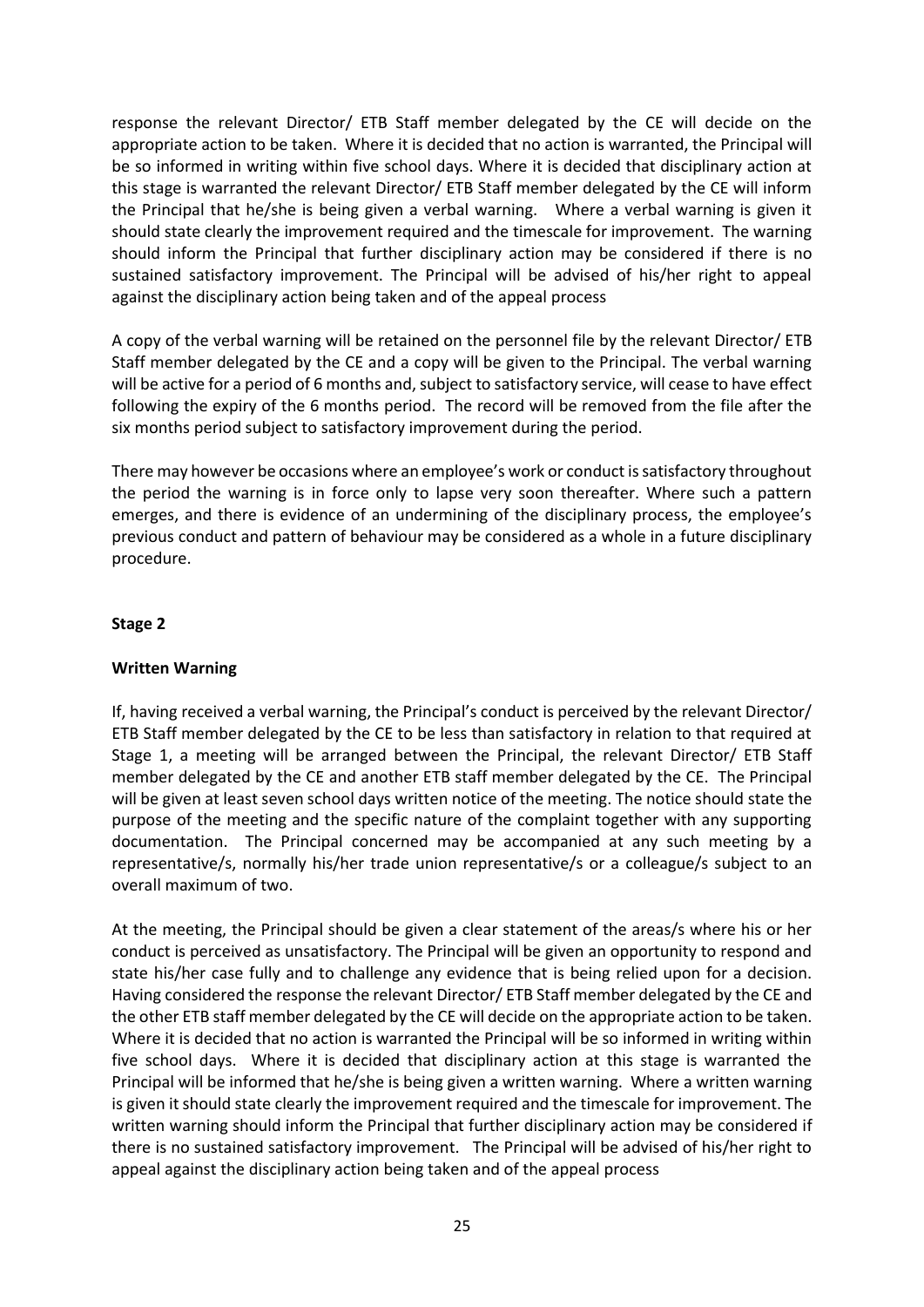A copy of the written warning will be retained on the personnel file and a copy will be given to the Principal. The written warning will be active for a period not exceeding 9 months and, subject to satisfactory service, will cease to have effect following the expiry of the 9 month period. The record will be removed from the file after the nine months period subject to satisfactory improvement during the period.

There may however be occasions where an employee's work or conduct is satisfactory throughout the period the warning is in force only to lapse very soon thereafter. Where such a pattern emerges and there is evidence of an undermining of the disciplinary process, the employee's previous conduct and pattern of behaviour may be considered as a whole in a future disciplinary procedure.

# **Stage 3**

# **Final Written Warning**

If having received a written warning, the relevant Director/ ETB Staff member delegated by the CE and the other ETB staff member delegated by the CE perceive that the Principal's conduct remains less than satisfactory or there is an occurrence of a more serious offence, a meeting will be arranged between the Principal and the relevant Director/ ETB Staff member delegated by the CE and the other ETB staff member delegated by the CE. The Principal should be given at least seven school days' written notice of the meeting. The notice should state the purpose of the meeting and the specific nature of the complaint together with any supporting documentation. The Principal concerned may be accompanied at any such meeting by a representative/s, normally his/her trade union representative/s or a colleague/s subject to a maximum of two.

At the meeting the Principal should be given a clear statement of the areas/s where his or her conduct is perceived as unsatisfactory. The Principal will be given an opportunity to respond and state his/her case fully and to challenge any evidence that is being relied upon for a decision. Having considered the response the relevant Director/ ETB Staff member delegated by the CE and the other ETB staff member delegated by the CE will decide on the appropriate action to be taken. Where it is decided that no action is warranted, the Principal will be so informed in writing within five school days. Where it is decided that disciplinary action at this stage is warranted the Principal will be informed that he/she is being given a final written warning. Where a final written warning is given it should state clearly the improvement required and the timescale for improvement. The final written warning should inform the Principal that further disciplinary action may be considered if there is no sustained satisfactory improvement. The Principal will be advised of his/her right to appeal against the disciplinary action being taken and of the appeal process.

A copy of the final written warning will be retained on the personnel file and a copy will be given to the Principal. The final written warning will be active for a period not exceeding 12 months and, subject to satisfactory service, will cease to have effect following the expiry of the 12 month period. The record will be removed from the file after the twelve month period subject to satisfactory improvement during the period.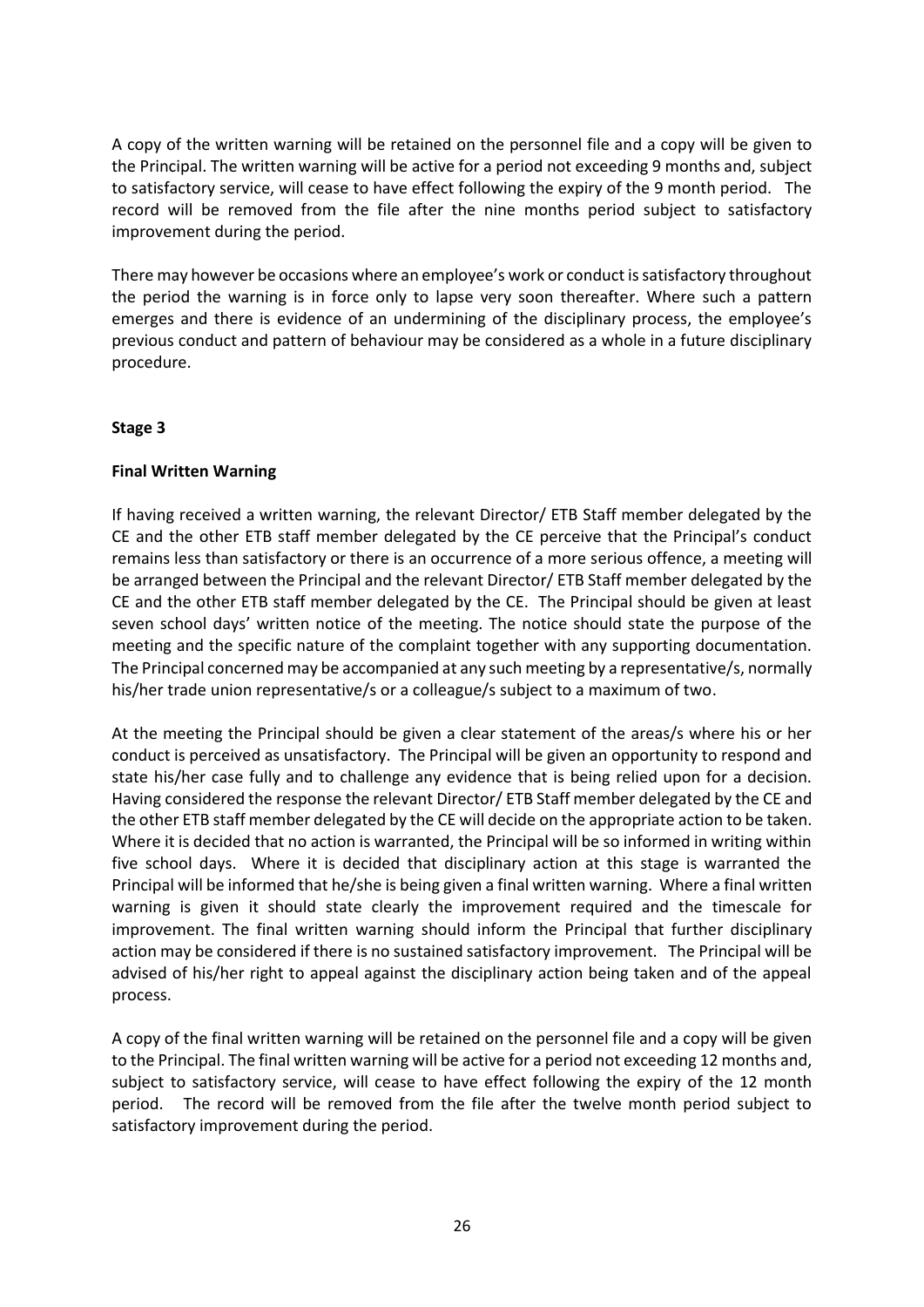If it is perceived that the poor work or conduct has continued after the final written warning has issued or the work or conduct issue is of a serious nature, a comprehensive report on the facts of the case will be prepared and forwarded to the CE. A copy will be given to the Principal.

In accordance with the provisions of the Education and Training Boards Act 2013, employment matters including the suspension and dismissal of staff are executive functions. Consequently, the following procedures will apply.

4.1 The Principal will be provided with an opportunity to attend at a meeting with the CE accompanied by a representative/s, normally his/her trade union representative/s or a colleague/s subject to an overall maximum of two.

The Principal will be given at least 7 school days' notice of the meeting. The notice should state the purpose of the hearing and that disciplinary action may be considered.

At the meeting the Principal will be given an opportunity to make his/her case in full and to challenge any evidence that is being relied upon for a decision.

Following the hearing, the CE will make his/her judgement on the matter. In formulating his/her judgement the CE will take account of the report from the relevant Director/ ETB Staff member delegated by the CE and the other ETB staff member delegated by the CE and any other evidence and the Principal's representation (if any) thereon.

The CE shall notify the Principal of his/her decision and any intended disciplinary action, if that be the outcome of his/her deliberations. If it is decided to take disciplinary action, the CE may avail of any of the following range of sanctions.

- Final written censure
- Deferral of an increment
- Withdrawal of an increment or increments
- Demotion (loss of Principals' allowance)
- Other disciplinary action short of suspension or dismissal
- Suspension (for a limited period and/or specific purpose) with pay
- Suspension (for a limited period and/or specific purpose) without pay
- **•** Dismissal

Where disciplinary action short of dismissal is proposed, the case will be reviewed by the CE within a specified time period to consider whether further disciplinary action, if any, is required.

The CE will act reasonably in all cases when deciding on the appropriate disciplinary action. The nature of the disciplinary action should be proportionate to the work or conduct issue that has resulted in the sanction being imposed.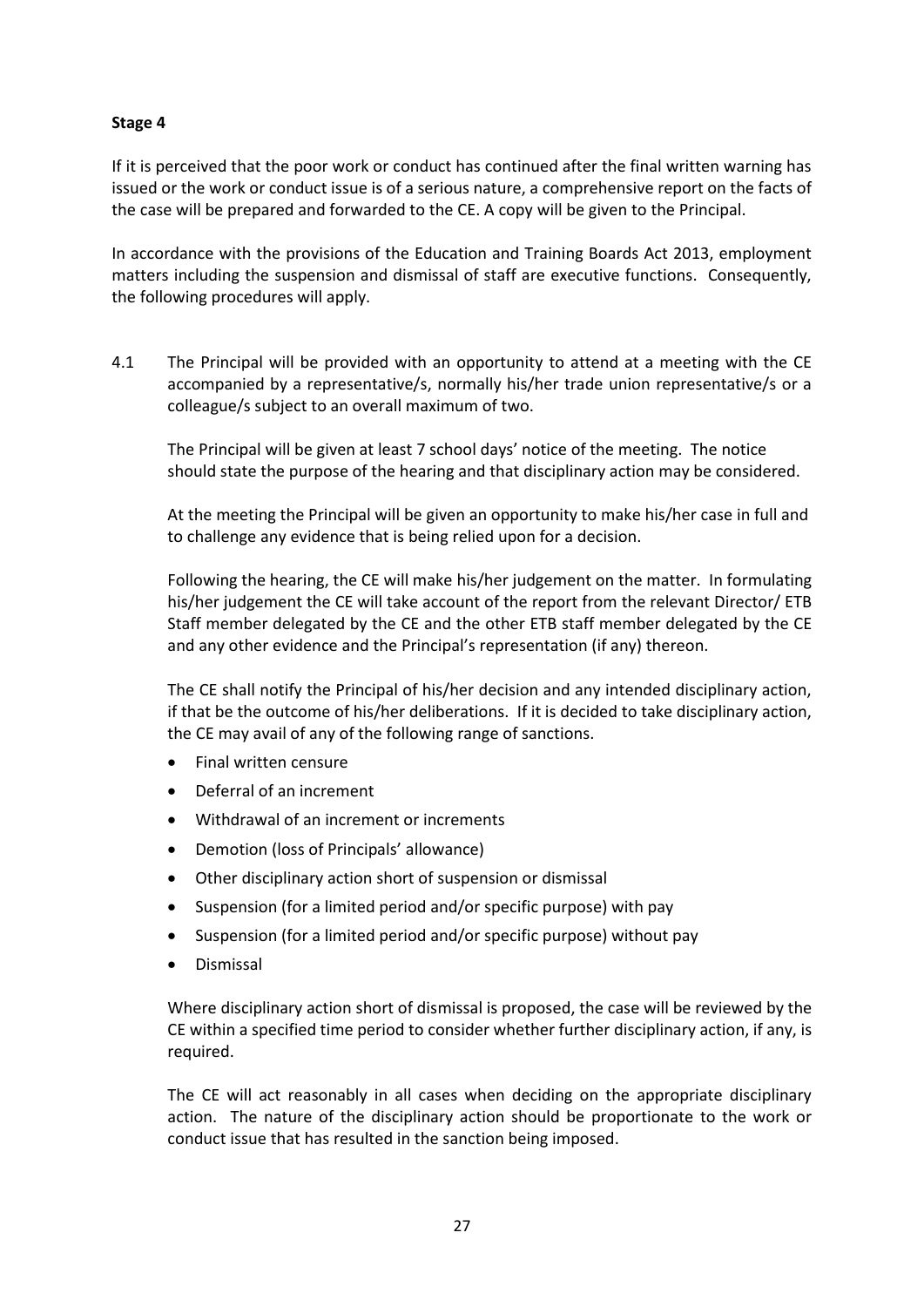# **Gross Misconduct**

In the case of serious misconduct at work or a threat to health and safety to children or other personnel in the school, the stages outlined above do not normally apply and a Principal may be dismissed without recourse to the previous stages.

The following are some examples of gross misconduct for which any or each of Stage 1 to 3 of the disciplinary procedure may not apply, depending on the gravity of the alleged offence.

- Theft.
- Deliberate damage to school property.
- Fraud or deliberate falsification of documents.
- Gross negligence or dereliction of duties.
- Refusal to comply with legitimate instructions resulting in serious consequences.
- Serious or persistent incapacity to perform duties due to being under the influence of alcohol, unprescribed drugs or misuse of prescribed medication.
- Serious breach of health & safety rules.
- Serious abuse/misuse of the schools property/equipment
- Serious breaches of confidentiality.
- Serious bullying, inappropriate behaviour, sexual harassment or harassment against an employee or customer, including students.
- Violent/disruptive behaviour.
- Downloading/disseminating pornographic material from the internet.
- Circulation of offensive, obscene or indecent e-mails or text messages.

# **Note: the above list is not exhaustive.**

For the purposes of this section gross misconduct may also relate to an act which took place or allegedly took place outside the school, where such act, or alleged act, gives rise to a serious concern on the part of the CE in relation to the health and safety of students and/or staff of the school.

If there is an allegation of serious misconduct, the Principal may be suspended on full pay pending an investigation and the conclusion of any appeal process.

In the course of investigation, the Principal concerned has the right to have the allegations brought to his/her attention and he/she has the right to respond to all allegations. If the investigation upholds a case of serious misconduct the normal consequence will be dismissal.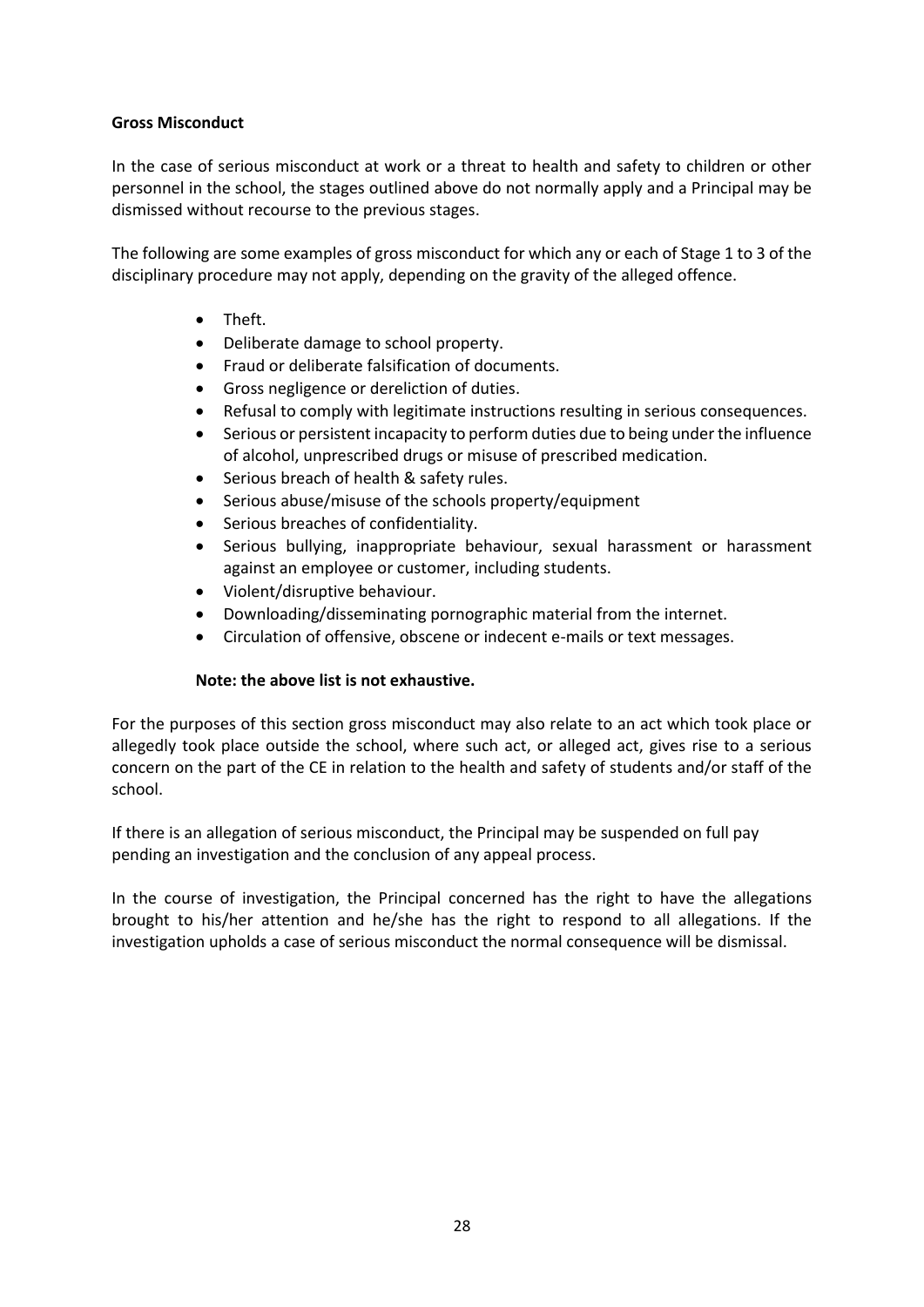# **Appeal**

It will be open to the Principal to appeal against the proposed disciplinary action.

In the case of sanctions being imposed at Stages 1, 2 and 3 the appeal will be to an ETB staff member delegated by the CE who has not had a previous involvement with the matter and who is of an equal or higher grade to the officer who imposed the sanction. In the case of a sanction being imposed under stage 4 of the procedure, an appeal will be to a disciplinary appeal panel appointed by the CE as set out in Appendix 2 A.

The procedures for appealing are as set out in Appendix 2 A.

# **Notification to Department of Education and Skills and the Teaching Council**

The CE will inform the Department of Education and Skills of the nature of the disciplinary action and will comply with any requirements of the Teaching Council in accordance with the provisions of Section 37 of the Teaching Council Act 2001.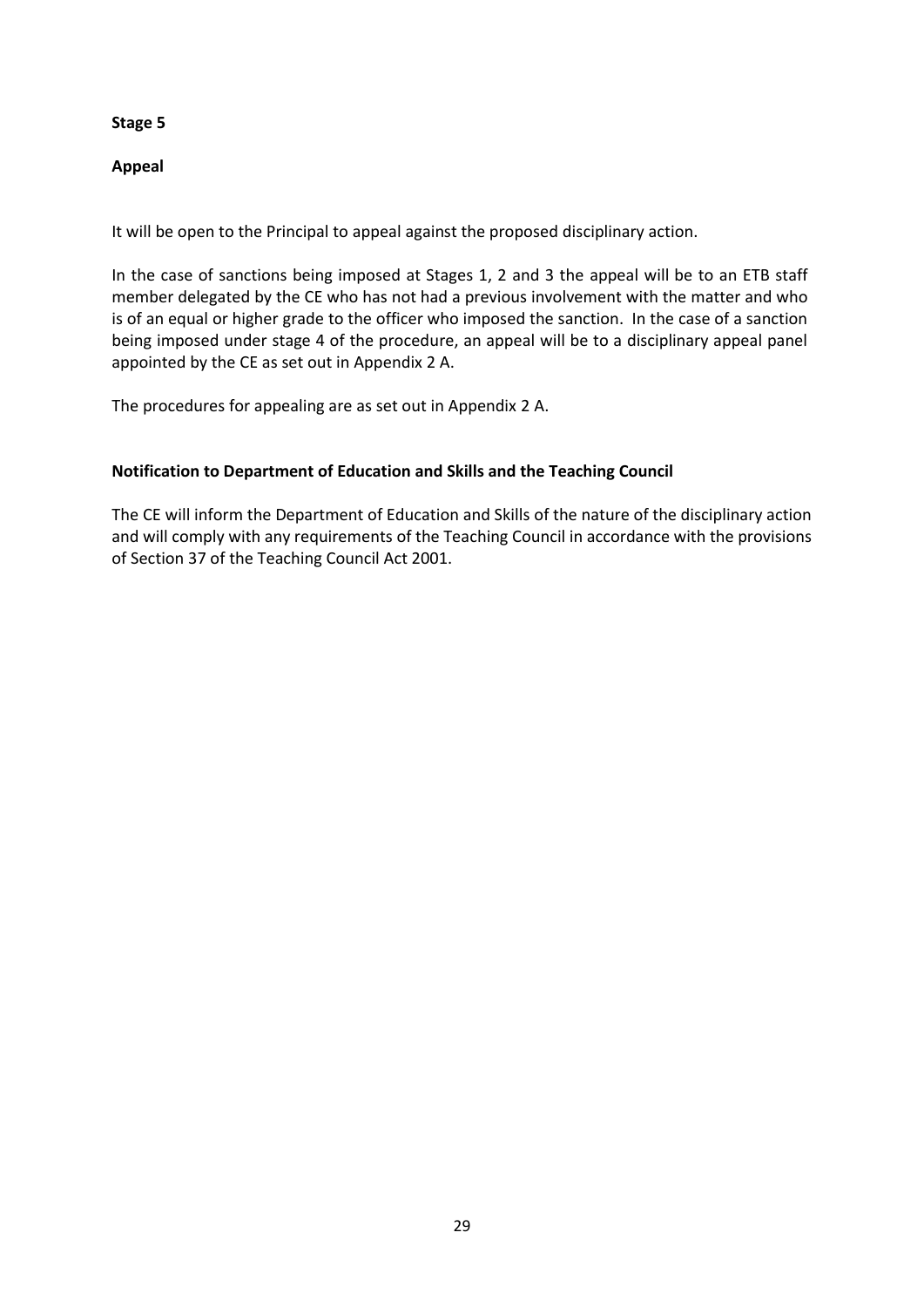# **Appendix 2 A**

# **Principal Teachers Disciplinary Appeal Panel**

- 1. The CE shall appoint a Principal Teachers Disciplinary Appeal Panel which shall comprise the following.
	- An independent Chairperson from a panel nominated by the Minister for Education and Skills.
	- A representative of the recognised management body.
	- A nominee of the relevant teacher union.
- 2. No member shall be appointed to the Panel to consider a case referred to the Panel who has had any prior interest in or dealings with that particular case.

# **Appeal Process**

- 3. A Principal may seek a review of disciplinary proceedings by the Panel on one or more of the following grounds.
	- i. The provisions of the procedures were not adhered to.
	- ii All the relevant facts were not ascertained.
	- iii All the relevant facts were not considered or not considered in a reasonable manner.
	- iv The Principal concerned was not afforded a reasonable opportunity to answer the allegation.
	- v The Principal concerned could not be reasonably be expected to have understood that the behaviour alleged would attract disciplinary action.
	- vi The sanction recommended is disproportionate to the underperformance or misconduct alleged.
- 4. A Principal, who has been notified that it has been decided to take disciplinary action against him or her, may, within 10 school days of receiving the notification of the decision, request in writing that the disciplinary proceedings be reviewed by the Panel.
- 5. If no such request is received from the Principal concerned within the period of ten school days, the CE may proceed to implement the disciplinary action proposed.
- 6. Where a Principal requests that disciplinary proceedings be reviewed by the Panel, the following submissions shall be made.
	- i A written statement by the Principal concerned of the grounds on which the review is being sought, to be furnished to the Panel and the employer within 10 school days of the submission of the request for an appeal referred to above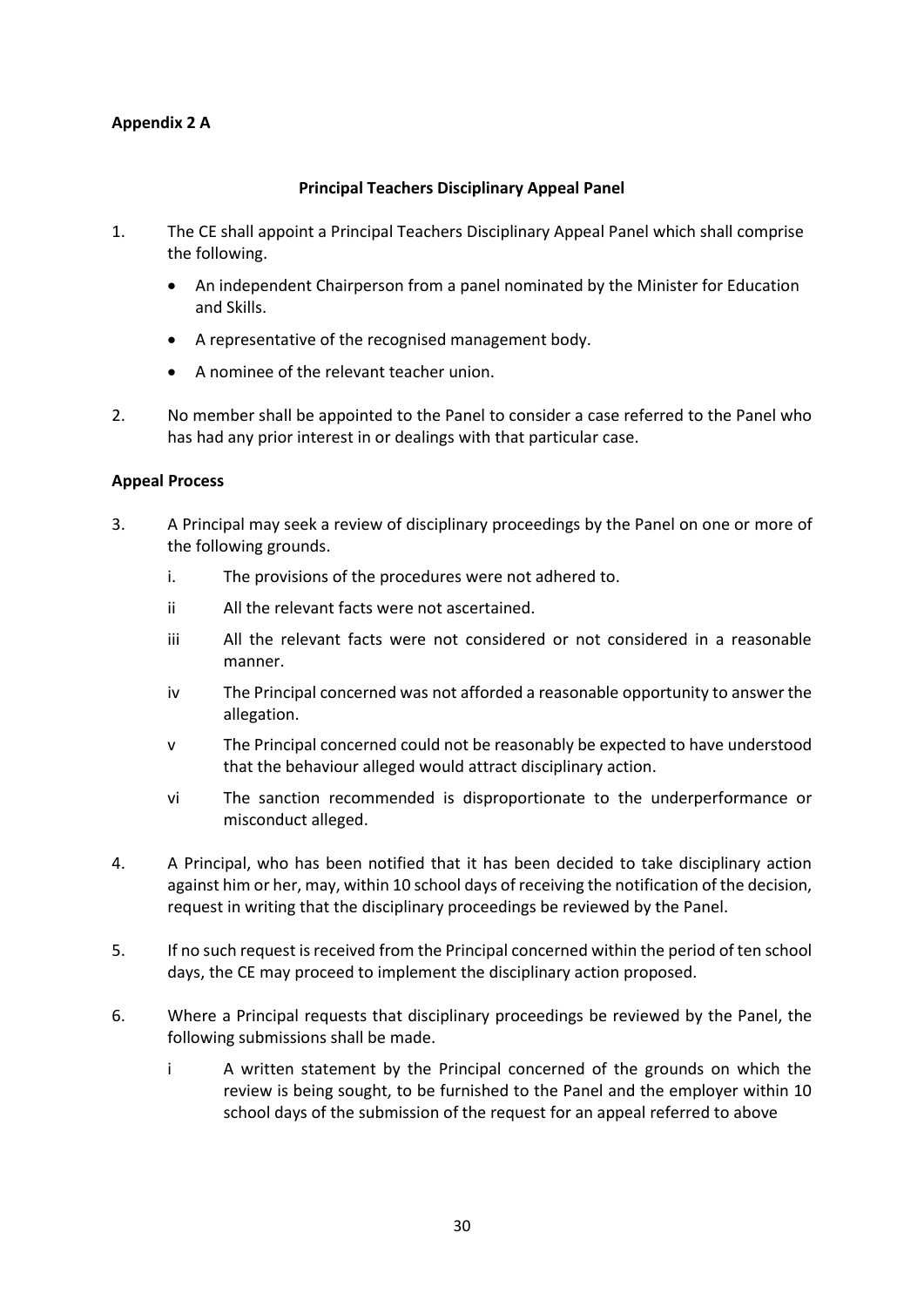- ii A written counter statement by the employer, to be submitted to the Panel and the Principal concerned within 10 school days of the receipt by the employer of the Principal's statement referred to above
- iii Any other submission which the Panel may request from the Principal concerned or the CE, to be furnished in such form and within such time as the Panel may specify in its request
- 7. The Panel may reject a request for a review of disciplinary proceedings where:
	- i the Principal concerned fails to make a submission required under paragraph 6.i above within the prescribed time limit, or
	- ii the Panel, having considered any submissions made under paragraph 6.i. above, is of the opinion that the case made by the Principal concerned is frivolous, vexatious, or without substance or foundation.
- 8. Where a request (for an appeal hearing) is rejected by the Panel, the employer may proceed in accordance with the terms of this procedure as though the request had not been made.
- 9. Where the Panel has decided to review the disciplinary procedures, having considered the submissions, it shall set a date for a hearing within 20 school days of receipt by the Panel of completed submissions from the Principal and the employer.
- 10. The Panel may, at its sole discretion, invite any person to give evidence orally or in writing. The Panel shall consider and decide on any request from a party to the procedure to give evidence orally or in writing.
- 11. The Principal making the appeal is entitled, if he or she wishes, to make oral submissions to the Panel either in person or through a representative, normally a serving teacher, a wholetime official of the union holding recognition for his or her grade or other such person as the Panel agrees may be present for that purpose.
- 12. Where the Panel meets for the purpose of taking oral evidence or hearing oral submissions the following are entitled to be present.
	- i The Principal concerned.
	- ii Any person in accordance with paragraph 11 above who is entitled to make submissions on behalf of the Principal concerned.
	- iii The CE of the ETB and such other person as may be nominated by the CE to attend.
	- iv Any other person whom the Panel agrees may be present.
- 13. Proceedings before the Panel shall be informal.
- 14. Having made such enquiries as it considers necessary and having considered any submissions made or evidence given, the Panel shall form an opinion as to whether or not grounds for a review of the case have been established and shall issue its opinion within